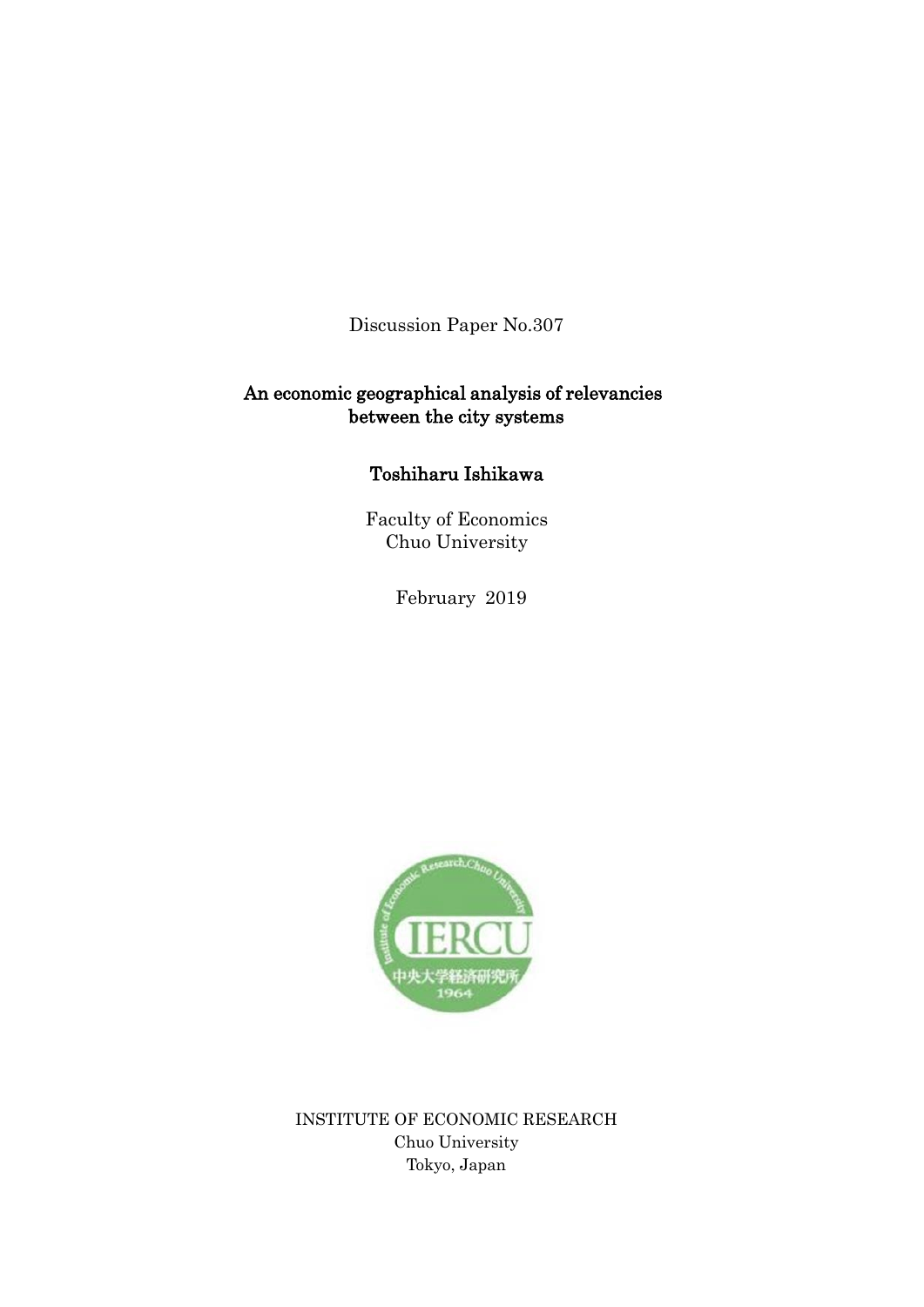### **An economic geographical analysis of relevancies between the city systems**

### **Toshiharu Ishikawa**

### **1 Introduction**

Cities are places where production and consumption activities are linked and realized in region. And these economic activities are conducted by people who live in city and city areas. It is said that the cities are places that represent the human economic activities in region. Thus, the cities are gaining attention and have been analyzed in many academic disciplines. Economic geography is one of a leading academic field in the analyses and it has been studied the cities for the past two centuries.

From the viewpoint of economic geography, the changes in economic activities of the cities is outlined as follows. At the stage of early economic development where economic activity in general is substantially limited within a territory of the country, the formation of the individual cities, their industrial composition, and the optimal population size of the cities are analyzed. As the relationships and cooperativeness between the cities are gradually formed, and a concept of city system in a region is established. The structure of city system attracts attention of the scholars in the regional economics. In the analysis of city system, the market areas of retailers are analyzed in detail since the market areas are the basis of building city system.

In the following stage of economic development, through the progress of the various kinds of technologies the economic globalization advances. The globalized economy generates a harsher price competition in the manufacturing industry in the industrial countries. Especially, the manufacturing firms in existing industrial areas are exposed to the price competition which is followed by a cost cutting competition. In order to cope with the cost cutting competition, many manufacturing firms fragment production processes to reduce production costs. Some fragmented processes are scattered to other local cities where the factories produce goods with the lower costs. In addition to this, production activities of the manufacturing firms are supervised by the management functions which are organized through the interconnected cities and the city systems. The relationships between the city systems, therefore, are deepen through the firms' managements The importance of the coordination between the cities increases in firms' production and sales activities. In the era when the economic activity is globalized, the relevancies between the city systems inevitably expands and deepens. Fragmentation of firms' production processes and the spatial diffusion of the fragmented processes change the economic role of the cities and vary the spatial economic structure of city systems.

Tracing the transition of the cities, it seems that establishing a broad framework to analyze the city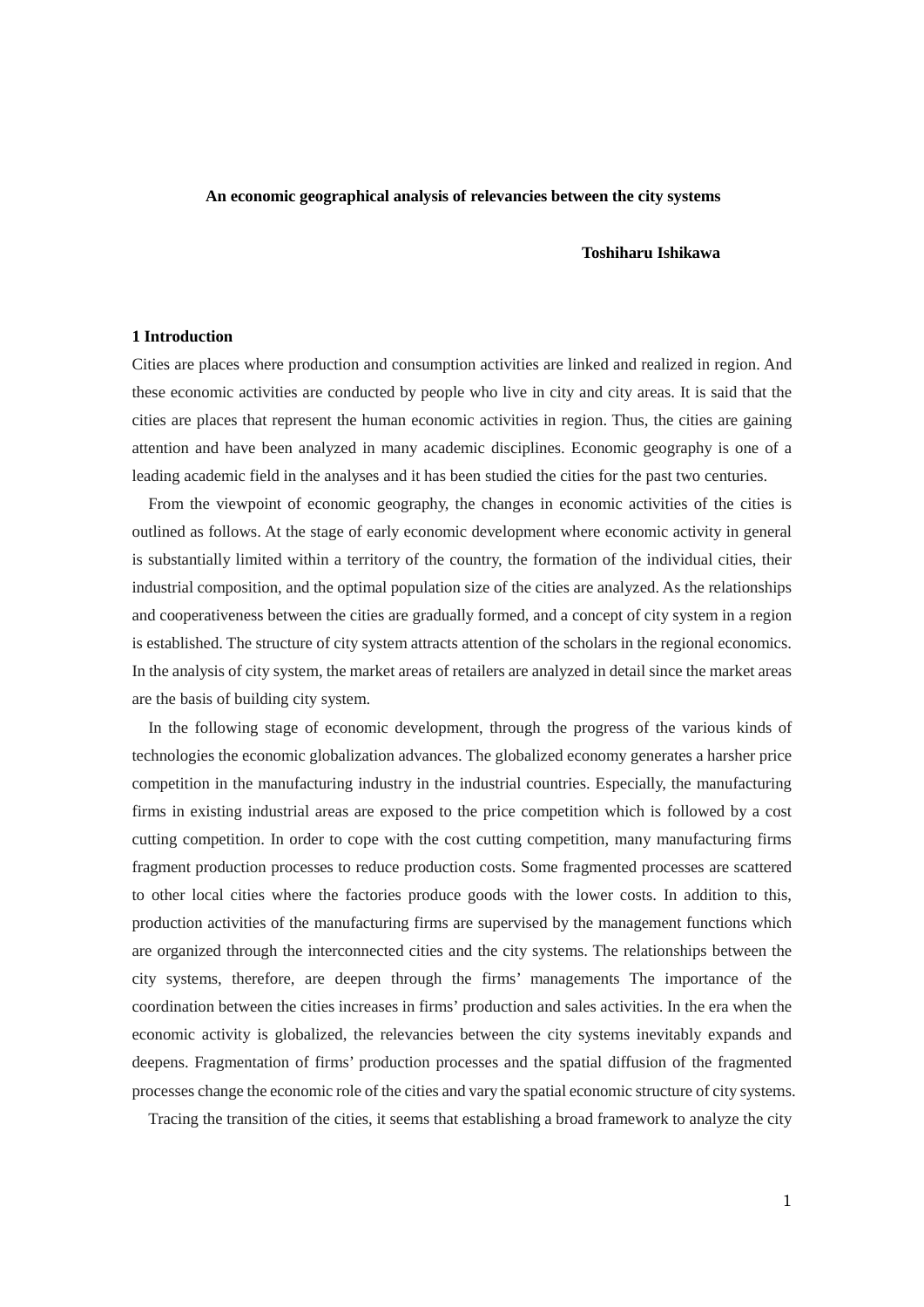systems is required in the field of Economic geography<sup>[1](#page-2-0)</sup>. Ishikawa (2016) examines the theories of construction of city systems which have been basic economic unit in the globalization economy. And he proposes construction method that can make the existing analysis framework of city system diversified and increases their applicability. This paper focuses on the relevancies between city systems from the view point of the empirical analysis. And the present paper, applying the network analysis and graphical modeling method, analyze how the relevancies between the city systems are formed by using industrial data in Japan.

The paper is organized as follows. In the next section, a method to quantify the characteristics of city system is explained by using a case study of the city system in Yamagata prefecture in Japan. Section 2 analyzes the level of relevancies between the city systems by the data of the passenger flow amounts of the prefectures in Japan. Subsequently, Section 3 the relevancies between the city systems is examined by using location data of the branch factories and business/sales offices of companies in manufacturing industry. By combining the indicator showing the characteristics of the city system and three indicators indicating relevancies of the prefecture, the followings will be found out: 47 prefectures in Japan are divided into 16 groups and there is a possibility that their economic geographical characteristics can be explained successfully from the relevancies between prefectures . Section 4 summarizes the results obtained in this paper.

## **2 Qualification of city system**

#### **2.1 City system in Yamagata prefecture**

Let us select the city system in Yamagata prefecture in Japan to describe a city system in a region. Fig.1 depicts the distribution of city population in Yamagata Prefecture in 1969, ranking the cities according to population size. Fig.1 shows the regularity in the distribution; the distribution of city population is formed by three stratums and the series of the number of cities in each stratum is 1-3-9. These regularities are successfully explained by the concept of the city system according to Christaller's theory (1933) using the market areas of the retailers under the pseudo-monopoly.

Fig.2 shows the city population distribution in Yamagata prefecture in japan in 2015. The distribution of city population is polarized; one large city and many small cities. As indicated by the comparison between Fig.1 and Fig.2, the second stratum of the city population distribution collapses in 2015, and the city population distribution has become more concentrated. It seems to be difficult to explain and interpret such the change of the city system by the traditional city system theories based on Christaller and Lӧsch (1942). Ishikawa (2016) proposes the concept of Flexible Market Area Theory which deals with this change of the city system.

<span id="page-2-0"></span> <sup>1</sup> A lot of theoretical studies on city systems have been accumulated so far. Useful in consideration here are as follows. Beckmann-McPherson (1970), Capello (2004), Hoover (1970). Parr (1988), and Tinbergen (1968).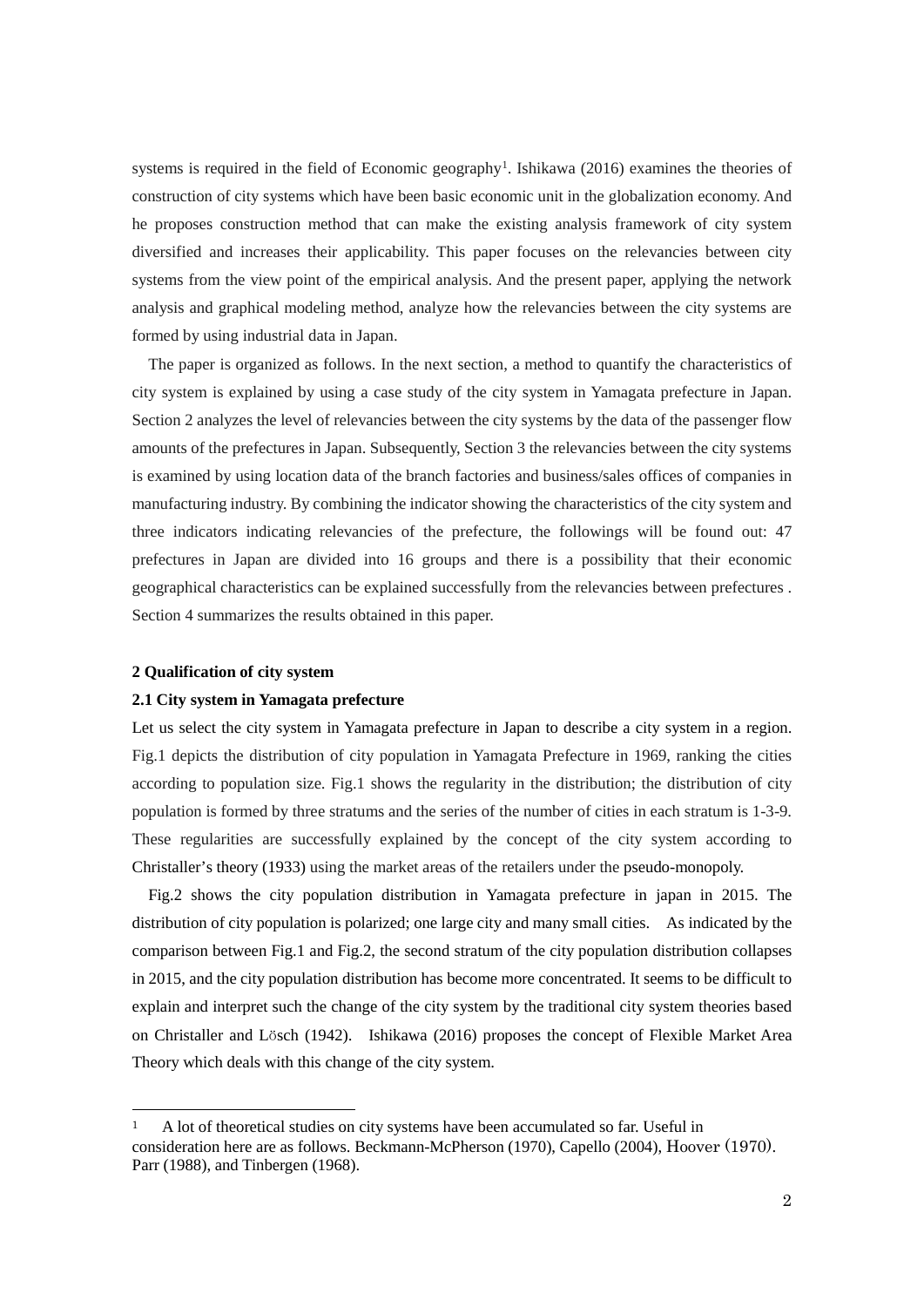

**Fig.1 City population distribution in Yamagata prefectute,1969**



**Fig.2 Population distribution of cities in Yamagata prefectute,2015**

# 2.2 Derivation of an index to describe city system

As shown in the previous subsection, over time the city system changes and shows different aspects. And it could be said that city system established in regions show various characteristics. Since the city system is formed on the basis of people's economic activities, economic principles should play a major role in the formation of city systems and their characteristics. Therefore, it is inferred that differences in structures of the city systems are related to the industrial characteristics of the region.

For the purpose of verifying the relationships between city system and regional industrial characteristics from empirical analysis, an index to describe city system is needed. Thus, the City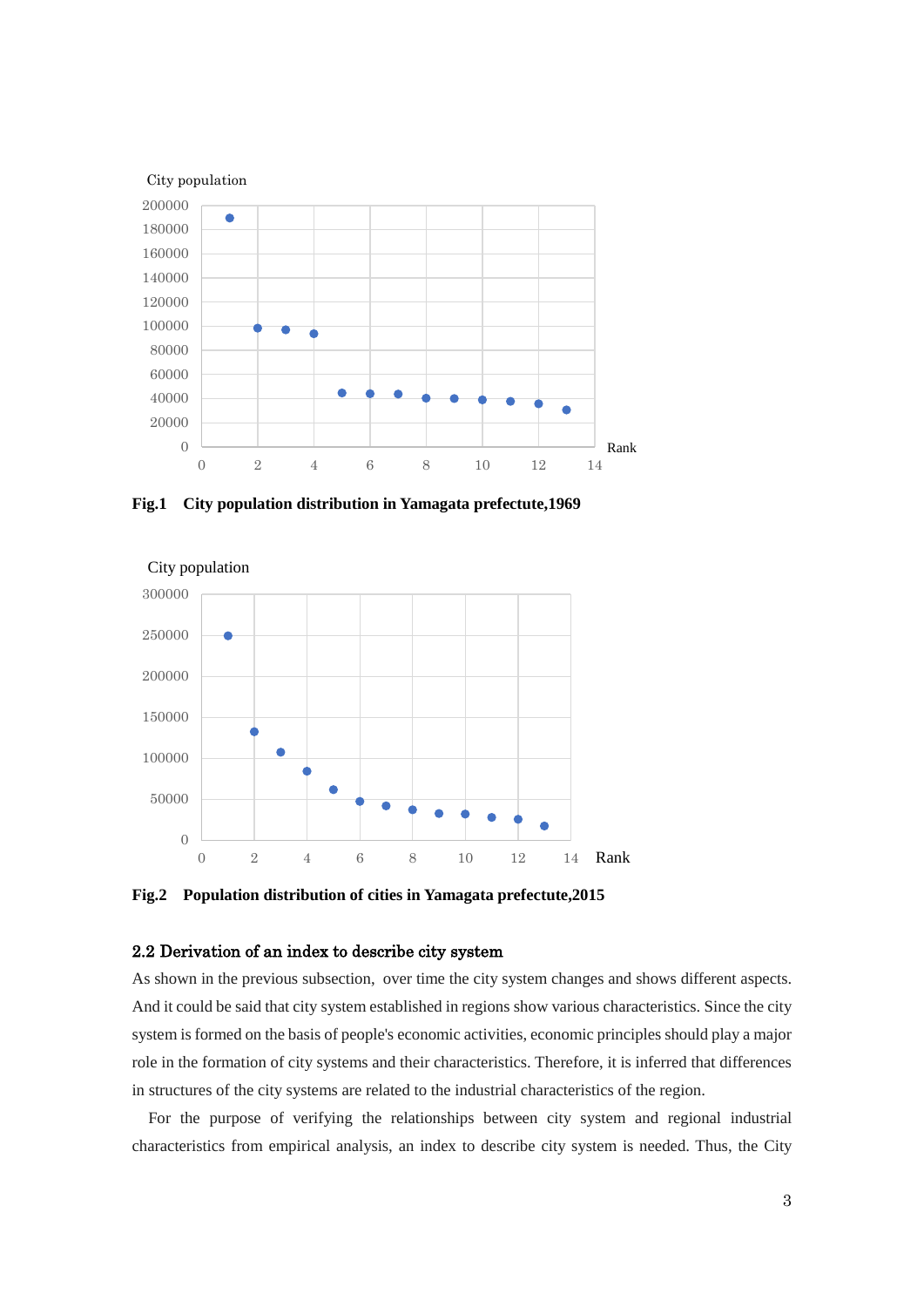System Index is devised as an indicator to show the characteristics of city systems. The City System Index captures a city system from two points of view, the distribution of city population and the density of cities in a region. In this subsection, after explanation of method of derivation of the City System Index, the City System Index is concretely derived using Japanese data and the index is used to show characteristics of the city systems in Japan.

### **2.3. Derivation of City System Index**

### **2.3.1 Divergence of city population distribution to the largest city**

In order to describe the divergence toward the primary city of the population distribution of the cities which form a city system, the coefficient of the divergence is used. Based on the framework shown by Sheppard (1982), the coefficient of the divergence, CD, is derived as follows (Sheppard, 1982).

Suppose that there are N cities in a region. Term of  $p_r$  denotes the population share of a city for all cities' population in the region. The value of CD obtained by equation (1) is considered as the coefficient of divergence of the population distribution to the primary city in the region.

$$
CD = (1/N) \sum\nolimits_{r=1}^{N} p_r L_N(r)
$$
\n(1)

where r is rank of city by population share order.

CD is used as the index that indicates the characteristic of the distribution of cities' population in a city system. As the distribution of cities' population becomes to diverge toward the largest city of the city system, the value of CD lowers.

### **2.3.2 Spatial convergence of city distribution in a region**

A city system is captured from the viewpoint of the locations of the cities within a city system; the spatial convergence of the cities' locations in a region. The spatial convergence of the cities' locations, SC, in a region is derived by using Poisson distribution. Assume that there are  $N_i$  (i=1, 2, 3…N) cities in a region of which land area is  $M$ . The distance from a city  $N_1$  to the nearest city is denoted as  $d_1$ . This distance is named as the least distance of the city  $N_1$ . The least distance is obtained for each of cities  $N_i$  (i=1, 2, 3…N), the average least distance, AD, of cities is derived as equation (2),

$$
AD = (1/N) \sum_{i=1}^{N} d_i
$$
 (2)

The spatial convergence of cities distribution in region, SC, is expressed by equation (3),

$$
SC=AD/(1/(2 (N/M)^{0.5}))
$$
 (3)

As the cities locate more closely each other, SC becomes smaller. The SC's value is used to specify a spatial characteristic of a city system.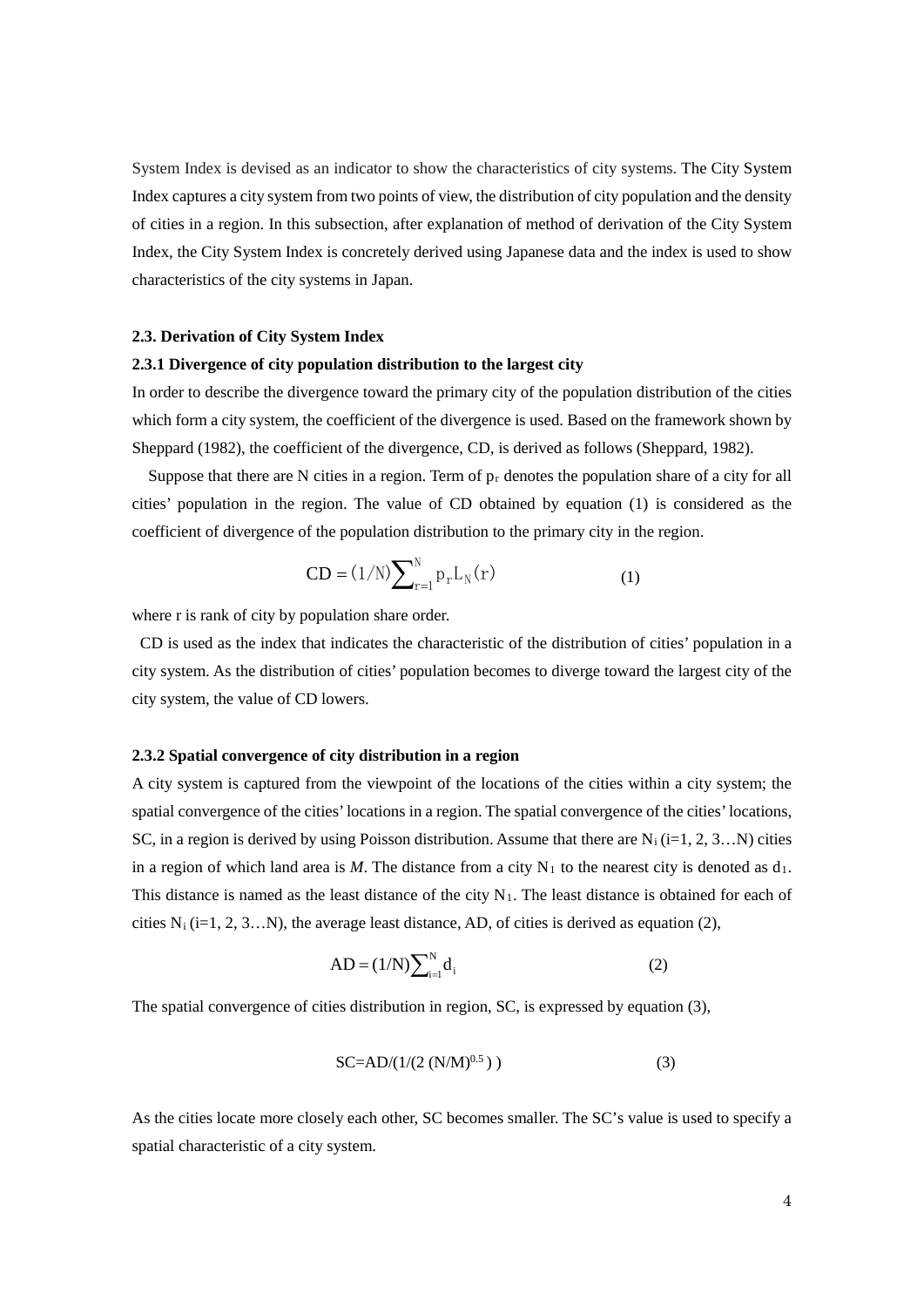## **2.3.3 Derivation of the City System Index for 47 prefectures in Japan**

The values of both CD and SC become smaller as the divergence of the distribution of cities' population to the largest city progresses and the spatial convergence of cities distribution is higher. Hence, combining these two values, an index can be built to reveal the characteristics of city systems, City System Index, CSI. The City System Index is derived by equation (4),

$$
CSI = ((\alpha CD)^2 + (\beta SC)^2)^{0.5}
$$
 (4)

where  $\alpha$  and  $\beta$  are positive parameters. When the value of the CSI is lower, it means that the structure of the city system has concentrating characteristics in terms of the cities' population distribution and the location of cities. On the other hand, the high value of the CSI means that the structure of the city system has leveling characteristics. In the rest of this chapter, CSI is used as an index that indicates the characteristics of city systems.

Let us derive the CSIs of the city system in Yamagata prefecture in 1964 and 2015. The parameters in the equation (4) are assumed as  $\alpha$ =20 and  $\beta$ =1. The CSI in 1964 can be derived as 2.52 and that of 2015 is 2.32. As shown by comparison of Fig.1 and Fig.2, City system in Yamagata prefecture in 2015 becomes concentrating more than that in 1964 since the divergence of the population distribution to the primary city becomes higher in the period between 1964 and 2015.

City System Indices of 47 city systems in 47 prefectures in Japan in 2012 are shown in Table 1. In Table 1 the standardized CSI of each city system is also shown to derive the relative differences in the city systems of 47 prefectures. And locations of 47 prefectures are indicated by the number assigned to each of all prefectures in Fig.3

| <b>Prefecture</b> |    | No. CSI   | <b>Standardized</b> | Prefecture | No. | <b>CSI</b> | <b>Standardized</b> |
|-------------------|----|-----------|---------------------|------------|-----|------------|---------------------|
|                   |    |           | CSI                 |            |     |            | <b>CSI</b>          |
| Hokkaido          |    | 1.5325    | $-1.4569$           | Mie        | 24  | 2.7643     | 0.1934              |
| Aomori            |    | 3.0892    | 0.6341              | Shiga      | 25  | 2.6756     | $-0.0702$           |
| Iwate             | 3  | 3.2298    | 0.8076              | Kiyoto     | 26  | 2.2535     | $-0.5842$           |
| Miyagi            | 4  | 2.3012    | $-0.4266$           | Osaka      | 27  | 1.2892     | $-1.5093$           |
| Akita             | 5  | 3.151     | 0.7066              | Hiyogo     | 28  | 2.2265     | $-0.5194$           |
| Yamagata          |    | 6 2.3449  | $-0.3772$           | Nara       | 29  | 2.2103     | $-0.5562$           |
| Fukushima         |    | 2.7192    | 0.1399              | Wakayama   | 30  | 4.3667     | 2.3597              |
| Ibaragi           |    | 8 1.9486  | $-0.9003$           | Tottori    | 31  | 4.2606     | 2.1984              |
| Tochigi           |    | 9 2.1339  | $-0.6218$           | Shimane    | 32  | 3.7509     | 1.4544              |
| Gunma             |    | 10 2.5702 | $-0.0725$           | Okayama    | 33  | 2.7574     | 0.1745              |
| Saitama           | 11 | 1.6851    | $-1.3954$           | Hiroshima  | 34  | 2.5905     | $-0.0383$           |

**Table 1 City system Indices of 47 prefectures in Japan,2012**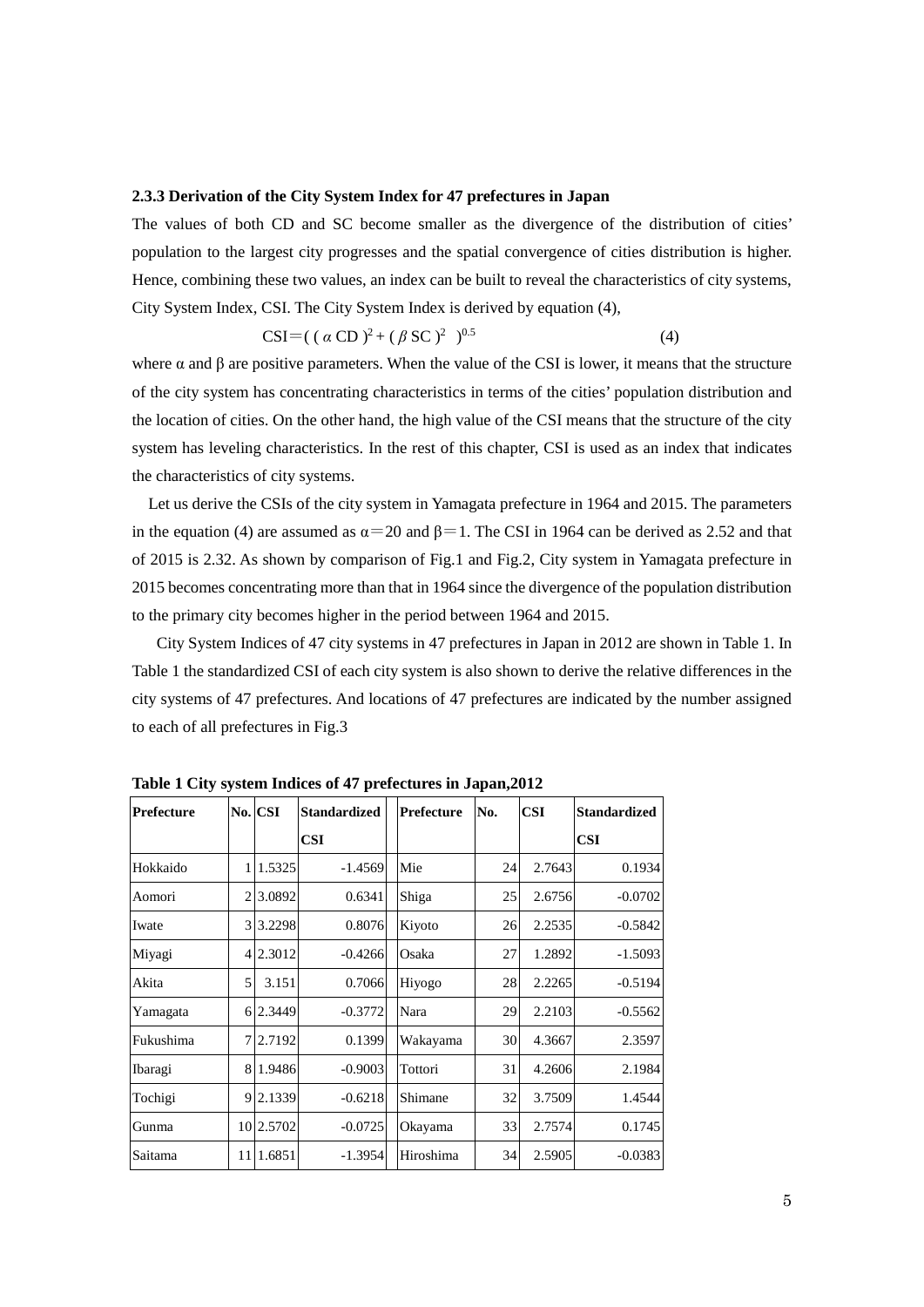| Chiba     | 12 | 2.1704    | $-0.7022$ | Yamanashi | 35 | 3.646  | 1.3784    |
|-----------|----|-----------|-----------|-----------|----|--------|-----------|
| Tokyo     | 13 | 1.2008    | $-1.9211$ | Tokushima | 36 | 4.1194 | 1.9851    |
| Kanagawa  | 14 | 1.8164    | $-1.0735$ | Kagawa    | 37 | 2.3134 | $-0.4295$ |
| Niigata   | 15 | 2.143     | $-0.6464$ | Ehime     | 38 | 2.536  | $-0.1298$ |
| Toyama    |    | 16 1.9671 | $-0.8928$ | Kochi     | 39 | 3.7353 | 1.4916    |
| Ishikawa  | 17 | 3.5271    | 1.1968    | Fukuoka   | 40 | 1.7398 | $-1.1872$ |
| Fukui     |    | 18 3.0731 | 0.6040    | Saga      | 41 | 3.039  | 0.5613    |
| Yamanashi | 19 | 2.3523    | $-0.3783$ | Nagasaki  | 42 | 2.8465 | 0.2978    |
| Nagano    | 20 | 2.139     | $-0.4033$ | Kumamoto  | 43 | 3.045  | 0.4914    |
| Gifu      | 21 | 2.2844    | $-0.3387$ | Oita      | 44 | 3.2104 | 0.7793    |
| Shizuoka  | 22 | 2.4623    | $-0.4783$ | Miyasaki  | 45 | 3.344  | 0.9625    |
| Aichi     | 23 | 1.5726    | $-1.4110$ | Kagoshima | 46 | 2.8953 | 0.3633    |
|           |    |           |           | Okinawa   | 47 | 2.4394 | $-0.2575$ |



**Fig.3 Locations of 47 prefectures in Japan**

**3 Analysis on the relevance of a city system with other city systems**

# 3.1 Framework of the analysis of relevancies between city systems

As mentioned in the above section, people's consumption activity and production activity are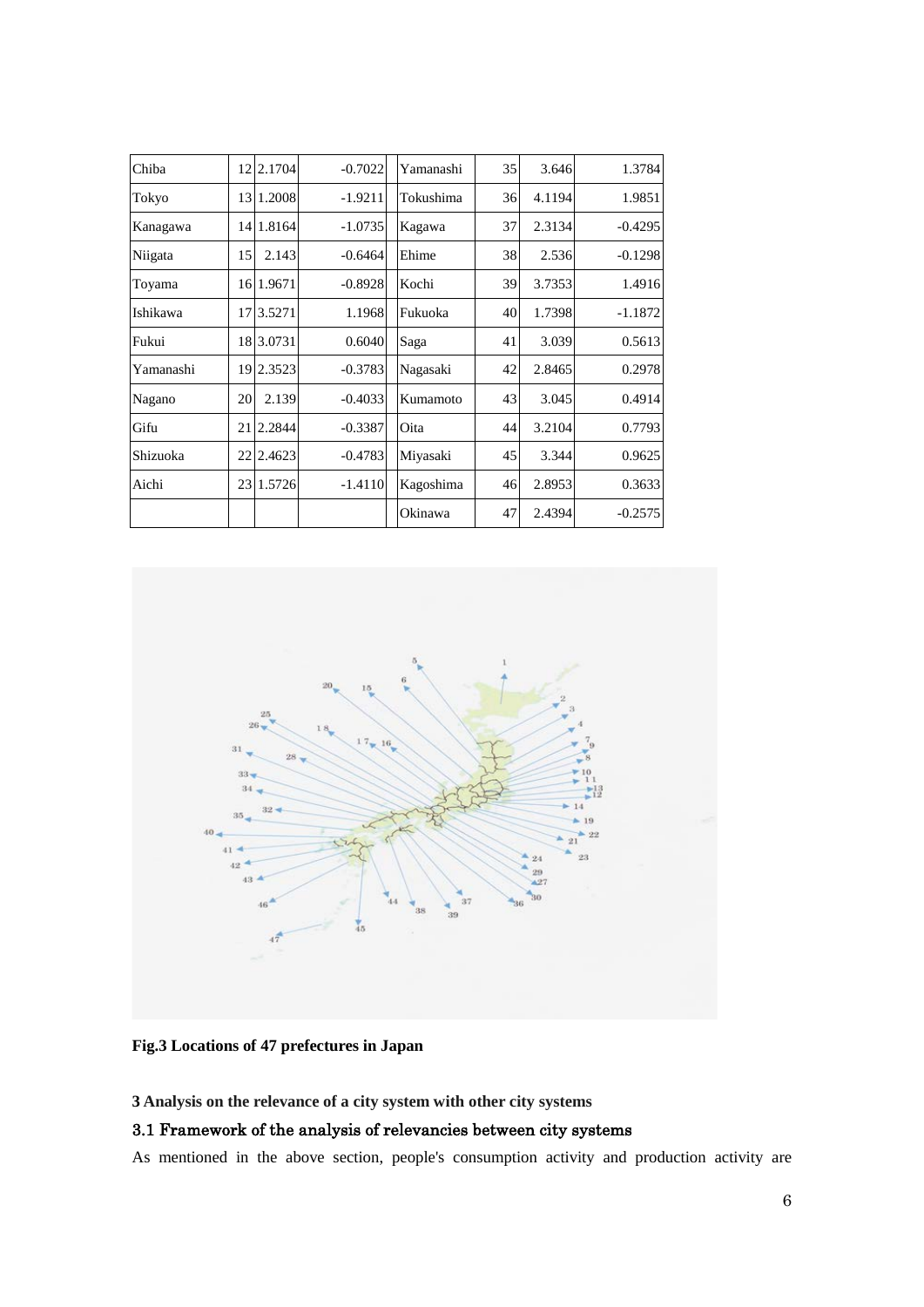embodied in cities. Each city is rarely isolated and usually belongs to a city system. As economic activities expand to cover whole the world, the export and import of products among these city systems increase and the movements of various kinds of intermediate goods such as machinery parts also sharply increase. As a result, economic relations among city systems are greatly deepened.

 It could be said in Japan that a city system is formed in a prefecture, centering on the city of the prefecture's government. Export and import of goods between the city systems can be regarded as movements of goods between the prefectures. This section, based on the data of the prefectural economic activities in Japan, analyzes the relevancies between city systems.

 This section is organized by three stages. The first stage focuses on amount of passenger flow between the prefectures. Based on the distribution of the passenger flow amounts between the prefectures, the relations between the prefectures are processed to be represented by 1 and 0. A network analysis derives relevance index, NIf, through passenger flow amounts. NIf shows the prefecture's relevance to other prefectures based on the amounts of passenger flow. This NIf is considered as an index that indicates how much a city system in a prefecture has relevance with the city systems in other prefectures. And then, the relationship between NIf and CSI is analyzed for each city system.

The second stage proceeds as follows. First, it picks up the locations of the branch factories and sales offices of companies, which are fixed facilities of the companies. Specifically, it investigates how branch factories and business/sales offices of 152 companies in the machine assembly industry are distributed among 47 prefectures in Japan. Using the number of locations of branch factories of companies in each prefecture, correlation matrix and partial correlation matrix are created. And making use of the graphical modeling method, relativity between prefectures is represented by 1 and 0. Then, summing the relativities of each prefecture to other 46 prefectures provides an index of the relevance index through the locations of the branch factories, NIp. The NIp represents the extent to which a city system in a prefecture has cooperation with other city systems through the location of branch factories of the companies. In the same way, an index of relevance index, NIm, based on business/sales offices is obtained. The NIm shows the extent to which a city system has cooperation with city systems in other prefectures though the locations of the company's business/sales offices.

 In the third stage, the results obtained in the second stage are illustrated in relation with the results obtained in the first stage. The obtained results are interpreted from the viewpoint of economic geography. From these three-stage analyses, it is clarified what kind of features the 47 city systems in Japan have and how they are related to other city systems[2.](#page-7-0)

1

<span id="page-7-0"></span> $2$  The passenger flow amounts between the 47 prefectures in Japan are provided by Data Books by Toyo Keizai Shinposha (2016). And Toyo Keizai Shinposha (2017) shows information of firms' branch factories and sales/business offices.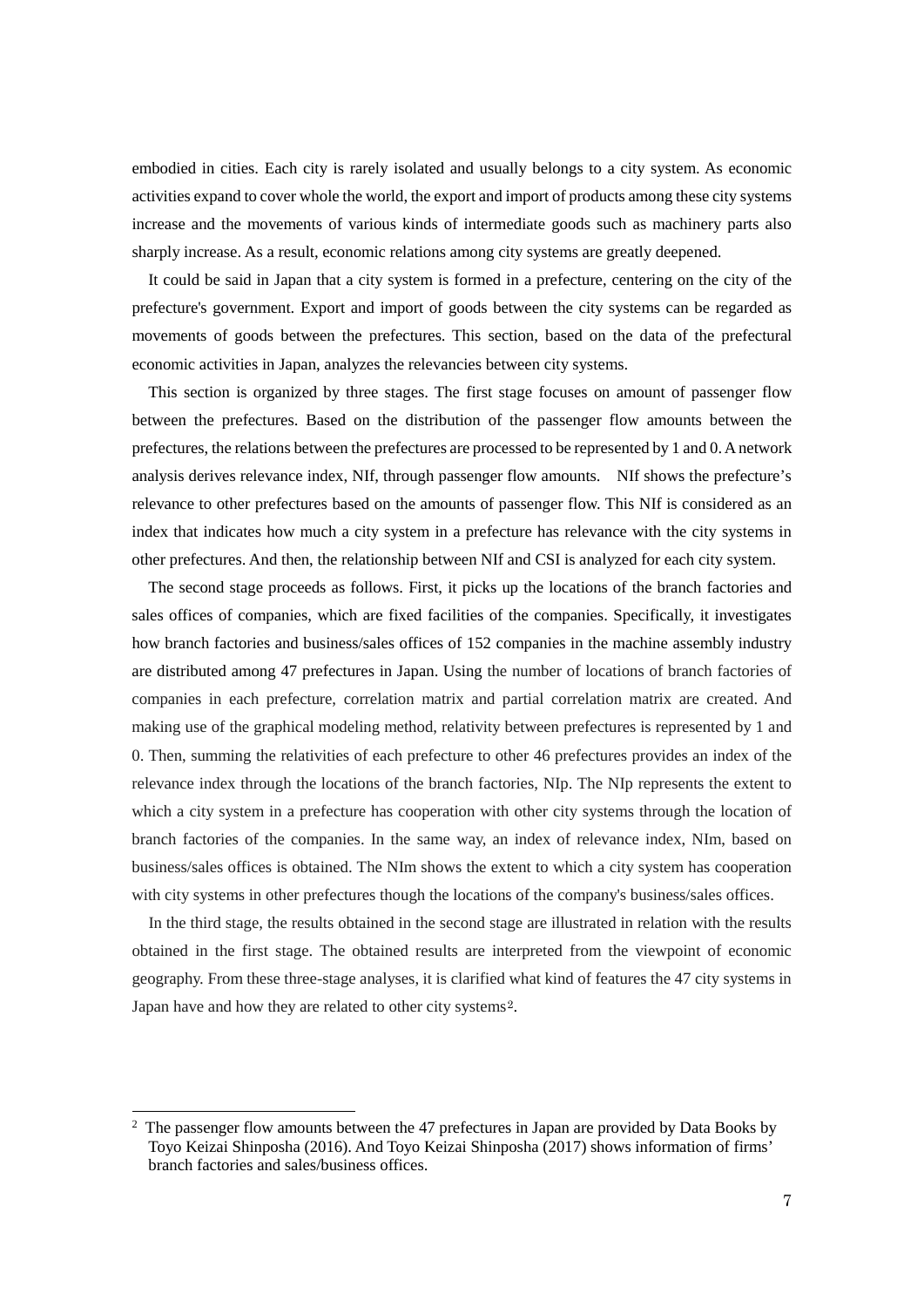### 3.2 **Relevance between city systems based on passenger flow amount between prefectures**

This subsection estimates the relevancies between prefectures based on passenger flow amounts between prefectures. The estimation procedure of the relevancies is as follows. Passenger flow amounts between 47 prefectures in Japan are obtained from the data of 2017 and they are displayed by ratio in matrix formed by 47 prefectures<sup>[3](#page-8-0)</sup>. There are large differences among the values of the ratios of the prefectures' passenger flow amounts. Thus, considerably lower ratios near to 0 are positively set to 0 in the matrix, while large ratios are set to 1. The prefectures which are set 1 by a prefecture are judged that they have relevance each other; they are connected through the prefecture, while the prefectures which are set 0 are supposed that they do not have relevance each other.

In addition to prefectures, the following four ratios are incorporated as a criterion for determining the relevance between prefectures. 1) ratio of [passenger flow amount *outside* the prefecture / passenger flow amount *in* the prefecture], 2) ratio of [passenger flow amount outside the prefecture / total passenger flow amount in Japan], 3) ratio of [passenger flow amount outside the prefecture / goods flow amount of the prefecture] , 4) ratio of [GRP of the prefecture / GDP in Japan]. In each criterion, considerably lower ratios near to 0 are positively set to 0, while large ratios are set to 1. And it is judged that the prefectures with the value of 1 in a criterion are connected through the criterion. A value of 0 or 1 is assigned to individual 47 prefectures based on 51 criteria. This creates a matrix X by rowing 51 criteria items and associating 47 prefectures with columns.

This subsection derives connectivity among the prefectures using the basic concept of network analysis theory. According to a theory of network analysis<sup>[4](#page-8-1)</sup>, multiplying the matrix  $X$  by its transposed matrix  $X'$  forms the matrix  $X$  X' which shows the relevancies between the 47 prefectures. The relevance that each prefecture has with each of the other prefectures is indicated by the X X' matrix.

By summing up the numerical values in each row, Network Index based on based on passenger flow amounts, NIf, that indicates the level of relevance of a prefecture to outside city systems is obtained. It is considered that the value of NIf of the prefecture is used as a relevance index of the city system that shows the level of connected with other city systems. Table 2 shows the numerical values of NIf of 47 prefectures which is standardized using the data of the passenger flow amounts in Japan 2016.

**Table 2 Relevance indices, NIf, of 47 prefectures in Japan,2016**

| <b>Prefecture</b> | No. Standardized |  | Prefecture |    | No. Standardized |
|-------------------|------------------|--|------------|----|------------------|
|                   | NIf              |  |            |    | NIf              |
| Hokkaido          | $-0.0192$        |  | Mie        | 24 | $-0.8846$        |
| Aomori            | 0.4135           |  | Shiga      | 25 | $-0.3557$        |

<span id="page-8-0"></span><sup>3</sup> Data Books published by Toyo Keizai Shinposha (2017).

1

<span id="page-8-1"></span><sup>4</sup> There are many studies on Network analysis. For example, see works shown in Book by Von Wouter et al (2005).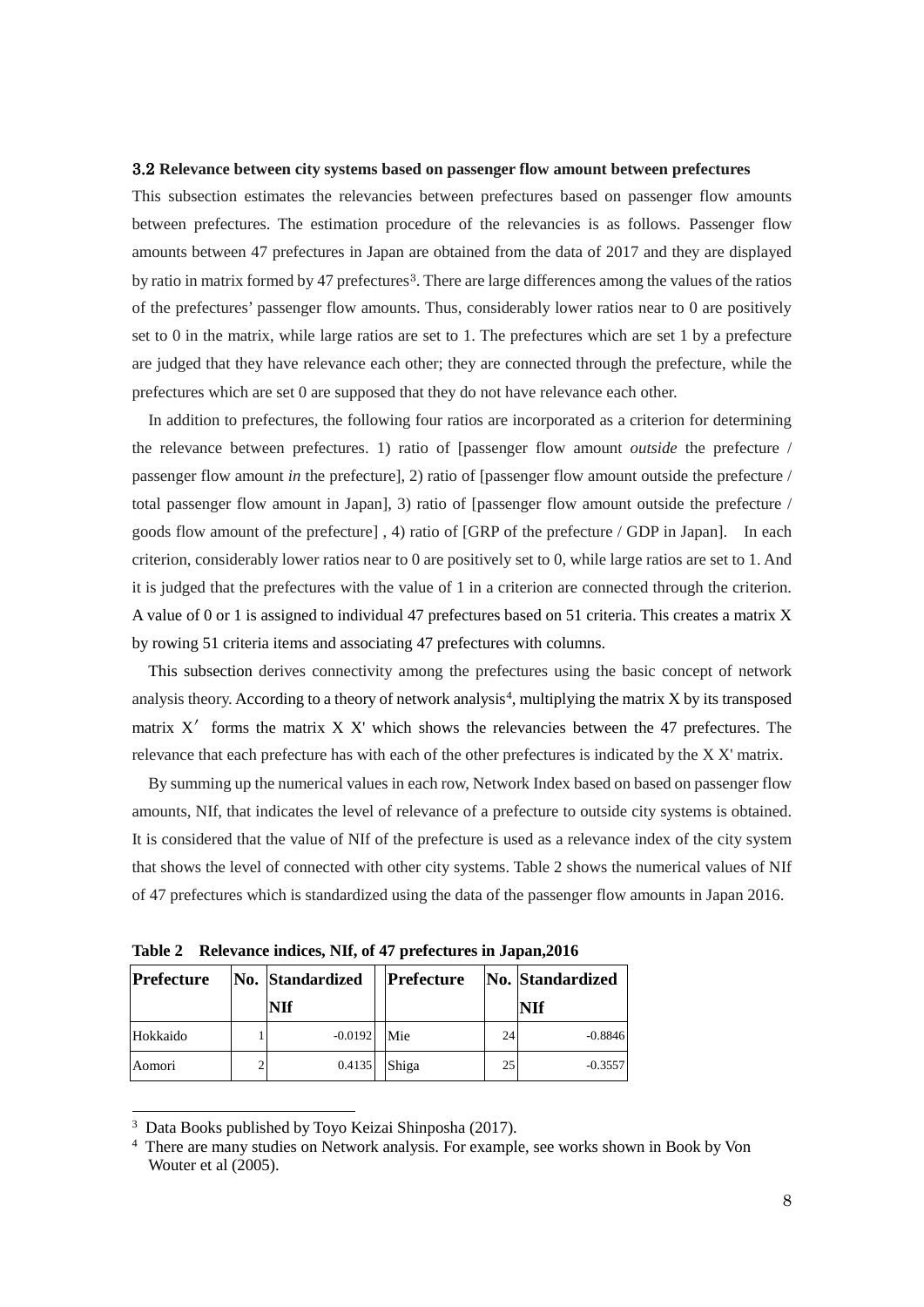| Iwate     | 3              | 0.6635    | Kiyoto    | 26 | 1.0384    |
|-----------|----------------|-----------|-----------|----|-----------|
| Miyagi    | $\overline{4}$ | 1.2596    | Osaka     | 27 | 1.375     |
| Akita     | 5              | $-0.7885$ | Hiyogo    | 28 | $-0.6346$ |
| Yamagata  | 6              | 0.0385    | Nara      | 29 | $-0.8173$ |
| Fukushima | $\overline{7}$ | $-0.2596$ | Wakayama  | 30 | $-2.2884$ |
| Ibaragi   | 8              | $-0.9712$ | Tottori   | 31 | $-1.7307$ |
| Tochigi   | 9              | $-0.7596$ | Shimane   | 32 | 0.0576    |
| Gunma     | 10             | $-0.5385$ | Okayama   | 33 | 0.1826    |
| Saitama   | 11             | $-1.3654$ | Hiroshima | 34 | 1.6538    |
| Chiba     | 12             | $-1.3654$ | Yamanashi | 35 | $-1.8942$ |
| Tokyo     | 13             | 1.6635    | Tokushima | 36 | $-1.0384$ |
| Kanagawa  | 14             | $-0.5288$ | Kagawa    | 37 | 0.1153    |
| Niigata   | 15             | 1.3269    | Ehime     | 38 | $-0.3653$ |
| Toyama    | 16             | 0.3462    | Kochi     | 39 | $-0.0769$ |
| Ishikawa  | 17             | 1.7692    | Fukuoka   | 40 | 0.8846    |
| Fukui     | 18             | 0.6827    | Saga      | 41 | $-1.0192$ |
| Yamanashi | 19             | $-0.2115$ | Nagasaki  | 42 | 0.0288    |
| Nagano    | 20             | 0.9038    | Kumamoto  | 43 | 0.3365    |
| Gifu      | 21             | 0.2596    | Oita      | 44 | $-0.2692$ |
| Shizuoka  | 22             | 0.9038    | Miyasaki  | 45 | $-0.5865$ |
| Aichi     | 23             | 1.4712    | Kagoshima | 46 | 0.6634    |
|           |                |           | Okinawa   | 47 | 0.7211    |

# **3.3 Analysis of the relationships between city system index and relevance index**

This subsection examines the relationships between city system index (CSI) and relevance index (NIf). Fig.6 shows the city system index CSI, which is standardized, on the horizontal axis and the relevance index through the passenger flow amounts, NIf, which is standardized, on the vertical axis. These values of each of 47 prefectures are indicated by coordinate points. Fig.6 is divided into the four quadrants, A, B, C and D which are assigned in the counterclockwise direction from the upper left of the figure. The characteristics of the prefectures in each quadrant can be inferred from the economic geographical viewpoint.

(1)The city systems in the prefectures belonging into the quadrant A are intensive and they have high relevancies with the city systems in other prefectures. The prefectures that play important social and economic roles in Japan such as Tokyo (No.13), Aichi (No.23), Osaka (No.27) are located in the North-West part in the quadrantA. And the prefectures that play social and economic rolesin a regional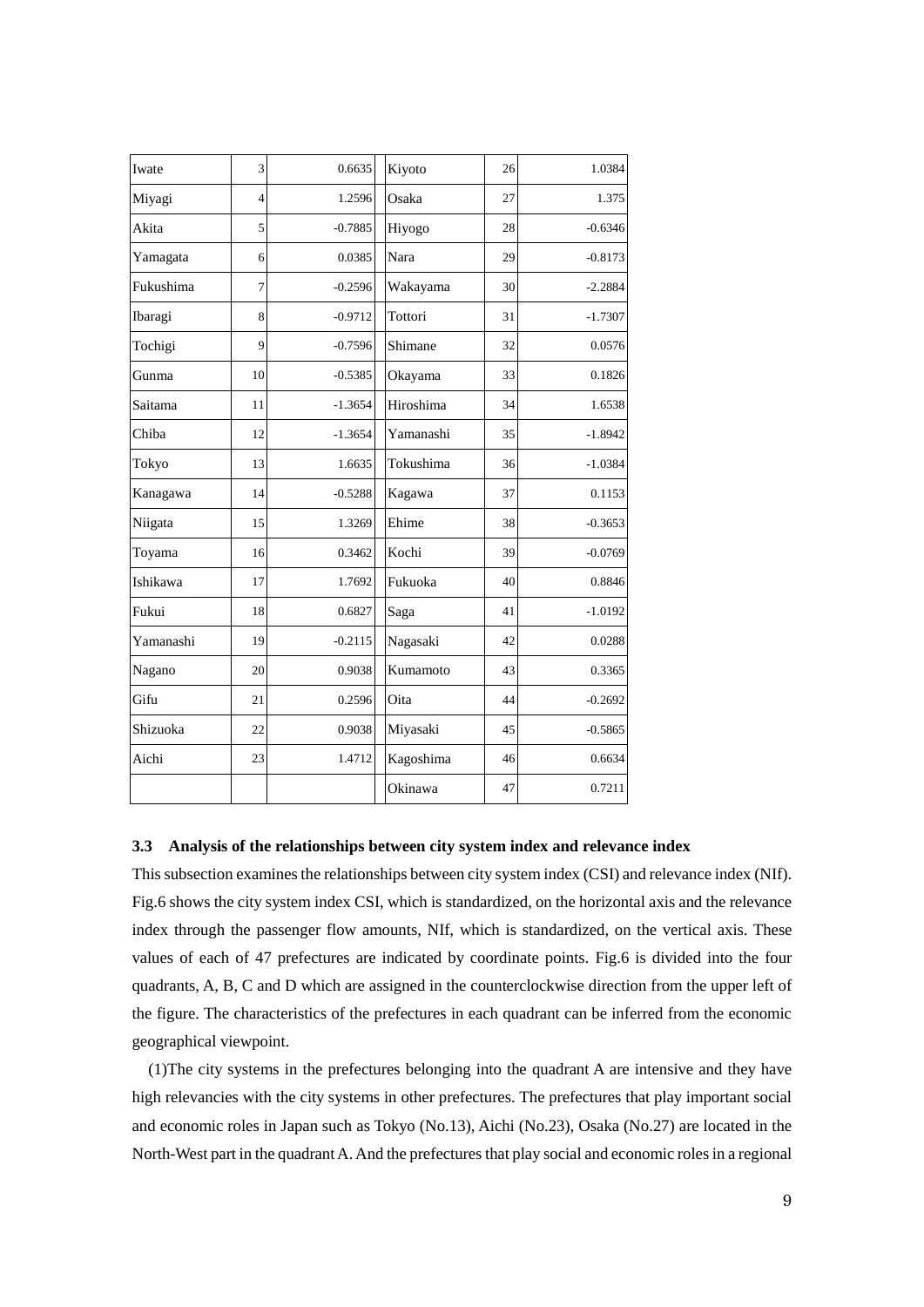level are also placed in the quadrant A; Miyagi (4), Niigata (15), Kyoto (26), Hiroshima (34), Fukuoka (40), Okinawa (47) are also in this quadrant. It is clear that the prefectures that play social and economic roles in the whole country or in the regional areas are placed on this quadrant: And the structure of city systems in these prefectures are intensive and based on the passenger flow amounts, they have high relevancies with other city systems.



**Fig.4 Relationship between CSI and NIf of 47prefectures in Japan**

(2)The city systems of the prefectures in the quadrant B are intensive and they have low relevancies with the city systems of other prefectures. Prefectures in the quadrant B are Saitama (11), Chiba (12), Ibaraki (8), Tochigi (9), Gunma (10), Kanagawa (14), Hyogo (28), Nara (29), Shiga (25), and Yamanashi (19). These prefectures are located around the regions which play large social-economic roles in Japan. The economic scale of these prefectures is large, but, the values of NIf of them are low since their connectivity of these prefectures is considered to be biased toward Tokyo or Osaka region. Therefore, it can be said that based on the passenger flow amounts, in prefectures adjacent to the regions that play huge social-economic roles, their city systems have intensive structure and have low relevance index . It is clear that in the quadrant B the geographical location of the prefecture decisively influences the spatial economic characteristics of its city system.

(3)The prefectures in the quadrant C and D are located relatively departed from the regions which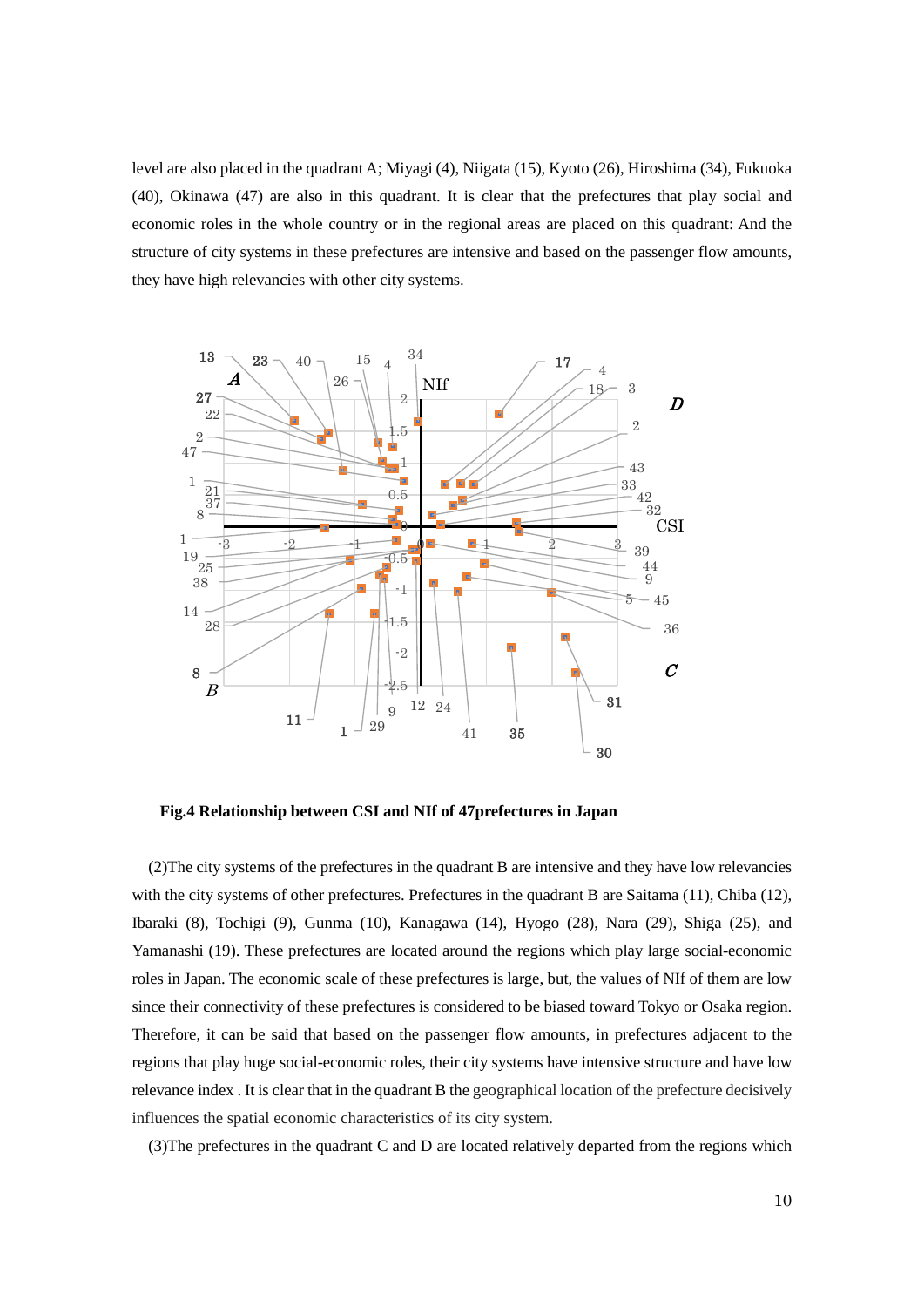play central role in social-economic activity and their city system are leveled. And almost prefectures in this quadrant have low relevancies with the other prefectures.

A typical characteristic of the prefectures in the quadrant C may be successfully explained by the industrial composition and geographical situation of the two prefectures, Wakayama (30) and Yamaguchi (35). They are located in the lower right part of the quadrant C. They have a large proportion of heavy chemical industry in its industrial composition<sup>[5](#page-11-0)</sup>. It could be considered that because dominant parts of production activity are carried out by many equipment machines, their relevance index based on passenger flow amounts is low. In addition to this, Yamaguchi Prefecture is sandwiched between Hiroshima and Fukuoka prefecture, which possesslarge economic scale. Thus, large city is hard to be formed in Yamaguchi prefecture and its city system is thought to be leveled. And although Wakayama prefecture is adjacent to Osaka, its geographical shape is complicated and quite long, so its city system becomes level. While, Tottori (31) is explained from rather different viewpoint. It is departed far from Osaka in time and the economic scale is quite small: Since Tottori is rather isolated from other prefectures, its city system is leveled and the relevance through the passenger flow amounts is low. In sum, it could be considered that the city systems of prefectures in which the economic scale is rather small and the ration of heavy industries in the industrial composition is high, tend to be leveled and to have low relevance index based on passenger flow amounts.

 (4)The city systems of the prefectures in the quadrant D are level and they have relatively high relevance with the city systems of other prefectures. Typical characteristics of the prefecture belonging to this quadrant are shown in Ishikawa Prefecture (17). Ishikawa Prefecture is relatively far from Tokyo and Osaka and faces the Sea of Japan. Although the economic scale is not so high, the production value of the production equipment is considerably high, and the production machine occupies the first rank in its industrial composition. Prefecture is not in Japan other than Ishikawa prefecture where production machine occupies the top position in the industrial composition. It could be said that in the prefectures, in which economic scale is small and the non-equipment industry is popular in industrial composition, the city systems are leveled and have high relevance index based on passenger flow amounts.

In order to show typical characteristics of the four quadrants, let us expand slightly the scope of analysis: First, select three prefectures from each of the four quadrants, and choose the following items as criterion; ratios of population and GRP of each prefecture in Japan, and the top three industries that account for the high proportion of each prefecture's industrial composition. By these simple

<span id="page-11-0"></span> <sup>5</sup> The analysis here does not focus on heavy chemical industry. The analysis of this paper covers companies belonging to industries with relatively many factories and branches. Nevertheless, Considering the characters that fundamental industries may have, the result derived here may be judged to be valid.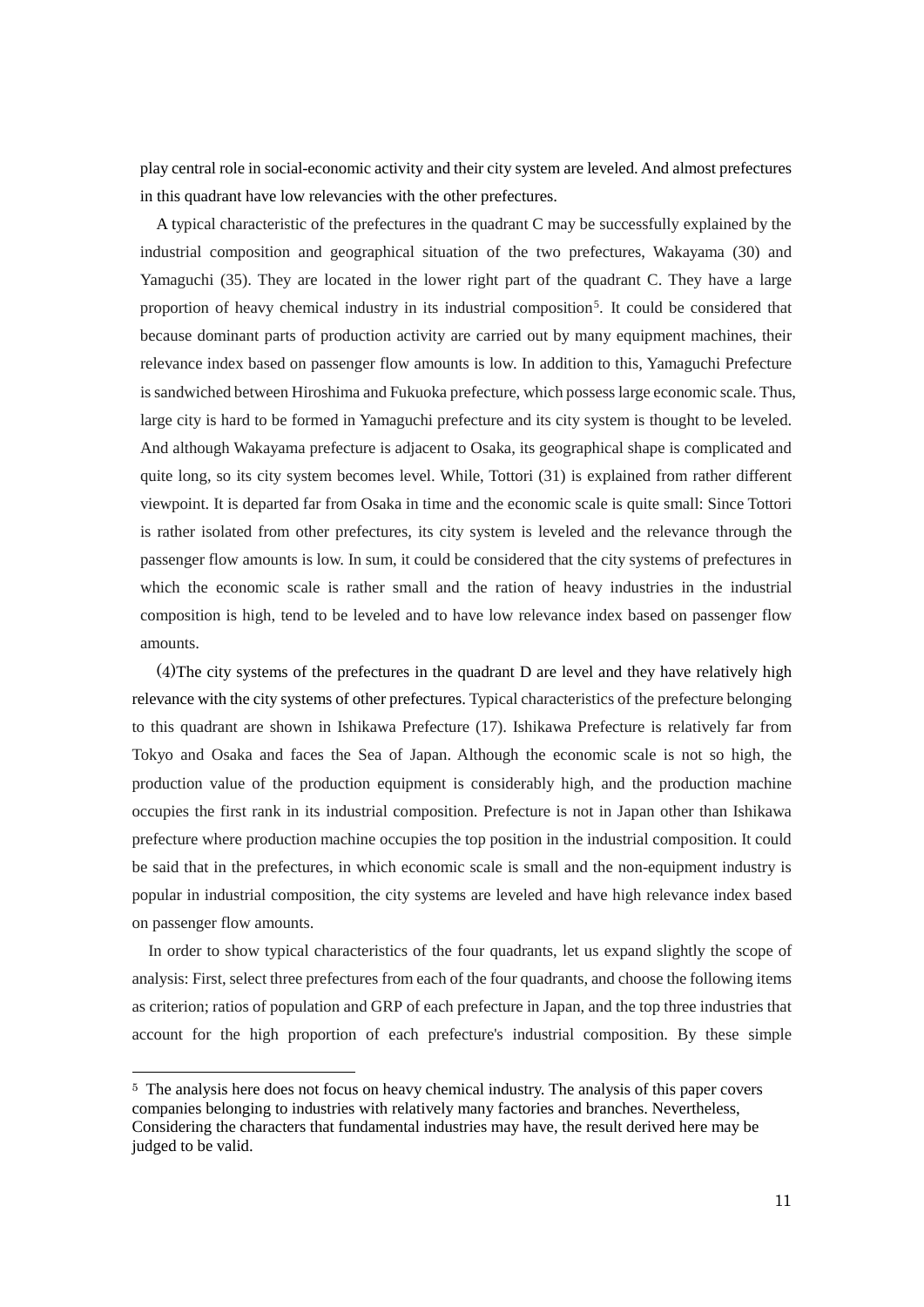procedures a fundamental characteristic of the four quadrantsis derived. Table 3 shows a characteristic of the three prefectures in each quadrant from the three criteria. Table 3 may describe successfully a typical characteristic of the prefectures in each quadrant in Fig.4.

| Pref.           | pop.          | <b>GRP</b>    | business type          | shipment value business type |                             | shipment value      | business type                 | shipment value |
|-----------------|---------------|---------------|------------------------|------------------------------|-----------------------------|---------------------|-------------------------------|----------------|
| No.             | $\frac{0}{0}$ | $\frac{0}{0}$ | rank 1                 | (1million yen)               | rank 2                      | (1million yen)      | rank 3                        | (1million yen) |
| A <sub>13</sub> | 10            |               | 18.3 transportation    | 1,473,415 printing           |                             |                     | $1,014,133$ IT equipment      | 832,955        |
| A 23            | 5.73          |               | 12.8 transportation    | 23,091,312 steel             |                             |                     | 2,437,217 electric equipment  | 1,894,771      |
| A 27            | 6.85          |               | 13.1 chemistry         |                              | 1,987,514 oil-coal products |                     | $1,660,105$ metal product     | 1,354,280      |
| <b>B</b> 8      | 2.34          |               | 4.36 chemistry         | 1,511,568 groceries          |                             |                     | $1,164,414$ product equipment | 1,031,433      |
| <b>B</b> 11     | 5.64          |               | 8.1 transportation     |                              | 1,820,269 chemistry         | 1,636,801 groceries |                               | 1,507,802      |
| <b>B</b> 12     | 4.85          |               | 7.71 oil-coal products |                              | 3,062,973 chemistry         | 3,016,494 steel     |                               | 1,697,053      |
| C <sub>29</sub> | 0.8           |               | 1.34 steel             |                              | 846,093 oil-coal products   |                     | 825,772 chemistry             | 323,057        |
| C <sub>31</sub> | 0.46          |               | 0.68 device            |                              | 139,067 groceries           |                     | $131,312$ pulp-paper          | 91,465         |
| C <sub>35</sub> | 1.14          |               | 2.11 oil-coal products |                              | 1,95,9488 chemistry         |                     | 1,610,271 transportation      | 1,015,623      |
| D <sub>3</sub>  | 1.04          |               | 1.63 transportation    |                              | 669,404 groceries           | 320,842 device      |                               | 211,958        |
| <b>D</b> 17     | 0.91          |               | 1.66 product equipment | 593,255 device               |                             | 313,773 fabric      |                               | 192,991        |
| D 18            | 0.63          |               | 1.15 chemistry         | 289,475 device               |                             | 257,038 fabric      |                               | 234,708        |

**Table 3 Characteristics of representative 3 prefectures in each dimension,2012**

### **3.4 Relevance Indices based on branch factories and business/sales offices**

This subsection focuses on manufacturing companies have some branch factories and business/sales offices. And 152 manufacturing companies are arbitrarily extracted. Then, using the numbers of locations of branch factories and business/sales office in every prefecture, the two kinds of indices of relevance of every prefecture with other prefectures in Japan are derived. The obtained relevance indices of prefecture are used as those of the city system within the prefecture.

## **3.4.1 Relevance index of city system through locations of branch factories**

Procedure for deriving the relevance index of a city system through companies' branch factory locations is as follows. First, 152 companies are extracted from the industry data of 2016. The headquarters, which is handled as one factory, and locations of the branch factories of each company in every prefecture are examined. Then, the number of the factories is assigned to the 47 prefectures. 0 is assign to prefectures where branch factory is not located. The latter two steps are carried out for every company. As a result, a correlation matrix of 47 rows and 47 columns is derived based on the locations of the factories of the 152 companies. Each element of this matrix reveals the level of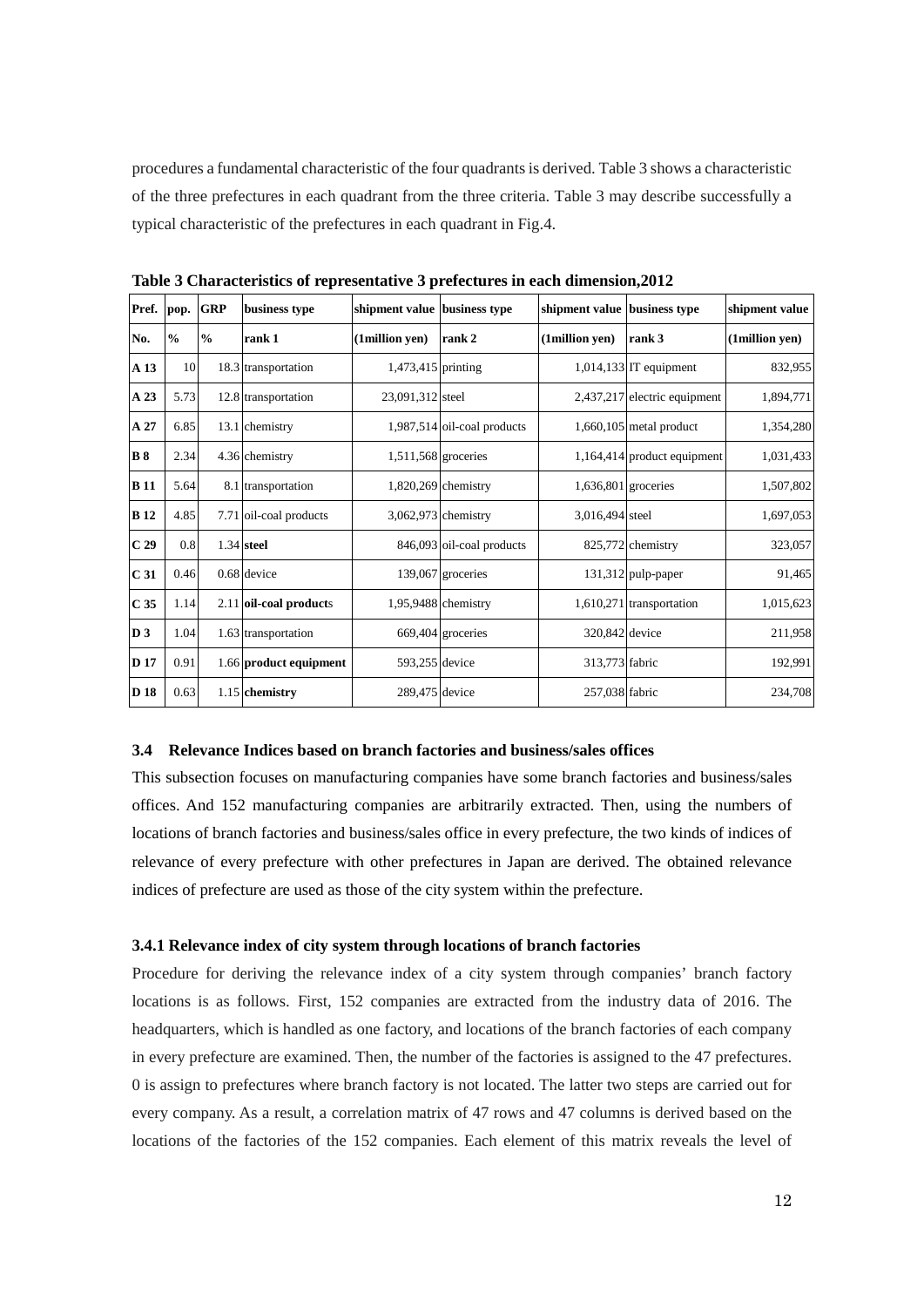relevance between the prefectures through the branch factory. From the correlation matrix, a partial correlation matrix is derived. An element close to zero in the partial correlation matrix is positively set to 0, and from this matrix a correlation matrix is estimated. The same procedure is carried out iteratively until the simplest correlation matrix is obtained. In the resulted correlation matrix, 1 is assigned to nonzero elements. This creates the matrix of 47 rows and 47 columns consisting of 1s and 0s. The prefectures assigned 1 in an element of the matrix have a connectivity each other through the location of the branch factory of a company. And the value obtained by summing up elements of each prefecture is considered as the degree of the relevance to others, which is denoted by NIp. This NIp is used as the level of relevance of a city system in a prefecture to other city systems. Table 4 shows the values of standardized NIp of 47 prefectures in Japan.

| Prefecture | No.            | <b>Standardized</b> | <b>Prefecture</b> |    | No. Standardized<br><b>NIp</b> |  |
|------------|----------------|---------------------|-------------------|----|--------------------------------|--|
|            |                | NIp                 |                   |    |                                |  |
| Hokkaido   | 1              | 0.4519              | Mie               | 24 | 0.5916                         |  |
| Aomori     | $\overline{2}$ | 0.0188              | Shiga             | 25 | $-1.0197$                      |  |
| Iwate      | 3              | $-1.7135$           | Kiyoto            | 26 | 0.4125                         |  |
| Miyagi     | $\overline{4}$ | 0.0188              | Osaka             | 27 | $-1.1988$                      |  |
| Akita      | 5              | 0.4519              | Hiyogo            | 28 | $-0.4826$                      |  |
| Yamagata   | 6              | 0.0188              | Nara              | 29 | $-2.2730$                      |  |
| Fukushima  | 7              | 0.4519              | Wakayama          | 30 | 0.2335                         |  |
| Ibaragi    | 8              | $-0.8473$           | Tottori           | 31 | 1.6658                         |  |
| Tochigi    | 9              | $-0.8473$           | Shimane           | 32 | 1.4868                         |  |
| Gunma      | 10             | 0.4519              | Okayama           | 33 | $-0.1245$                      |  |
| Saitama    | 11             | 0.4519              | Hiroshima         | 34 | $-1.0197$                      |  |
| Chiba      | 12             | $-0.8473$           | Yamanashi         | 35 | $-0.1245$                      |  |
| Tokyo      | 13             | 1.7511              | Tokushima         | 36 | 1.4868                         |  |
| Kanagawa   | 14             | 1.3181              | Kagawa            | 37 | 0.4125                         |  |
| Niigata    | 15             | 1.3181              | Ehime             | 38 | $-0.3036$                      |  |
| Toyama     | 16             | 2.1842              | Kochi             | 39 | $-1.9150$                      |  |
| Ishikawa   | 17             | $-1.7135$           | Fukuoka           | 40 | $-1.0197$                      |  |
| Fukui      | 18             | 0.0188              | Saga              | 41 | 0.2335                         |  |
| Yamanashi  | 19             | $-0.4142$           | Nagasaki          | 42 | 0.7706                         |  |
| Nagano     | 20             | $-1.2804$           | Kumamoto          | 43 | 0.9497                         |  |
| Gifu       | 21             | 0.0188              | Oita              | 44 | 1.6658                         |  |

**Table 4 Relevance Index, NIp, of 47 prefectures in Japan,2016**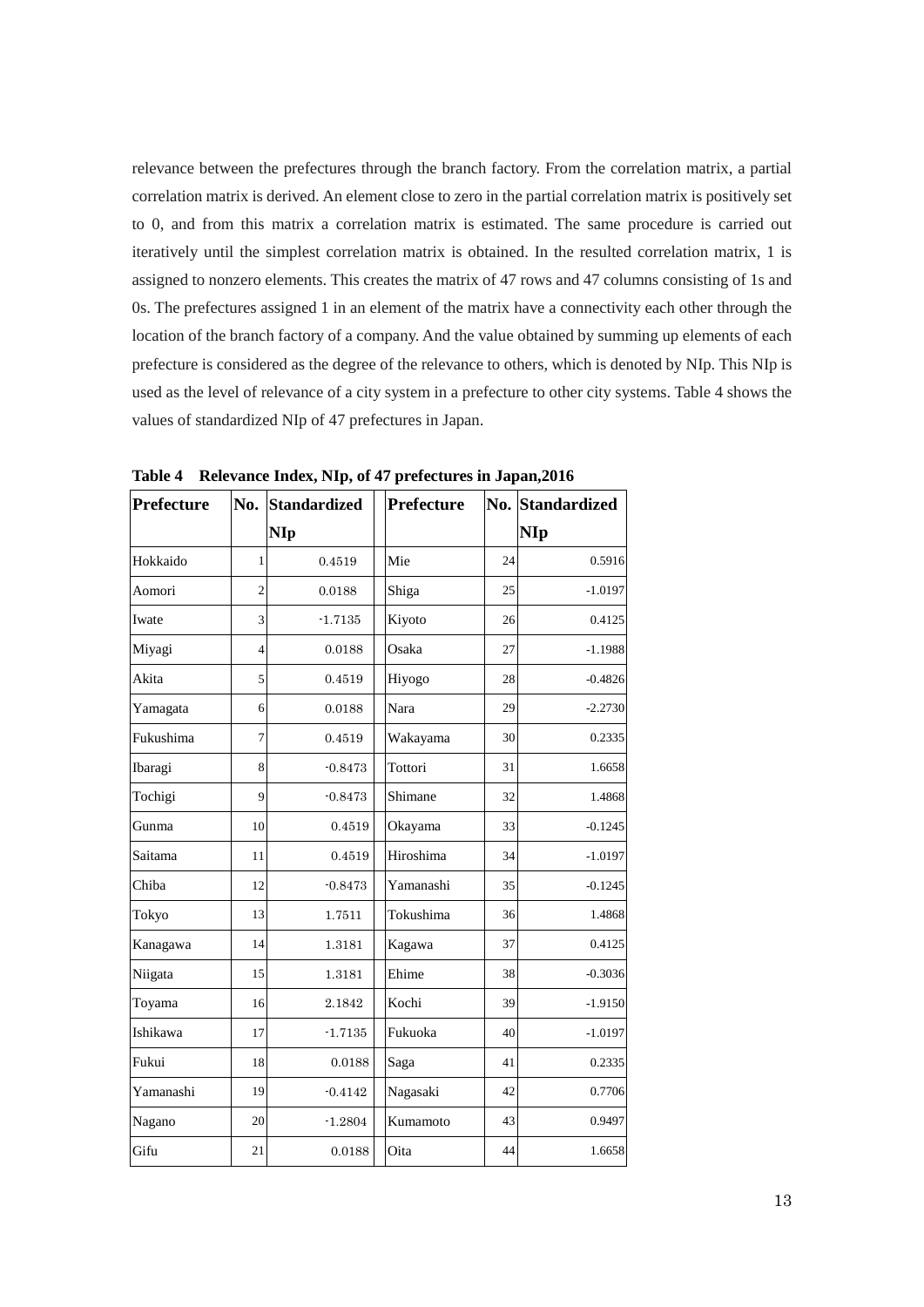| Shizuoka | 22 | $-0.4142$ | Miyasaki       | 45 | 0.2335    |
|----------|----|-----------|----------------|----|-----------|
| Aichi    | 23 | 0.8850    | Kagoshima      | 46 | 2.0239    |
|          |    |           | <b>Okinawa</b> | 47 | $-1.0197$ |

### **3.4.2 Derivation of relevance index based on the locations of business/sales offices**

This subsection inquires the locations of the business/sales offices of manufacturing companies. And 152 companies are extracted from the data of 2017, and then, the locations of headquarters and business /sales offices of each company are examined. The headquarters is treated as one business/ sales office and the number of locations of business/sales offices in prefecture is assigned to the prefecture. While, prefectures where the office is not located are assigned 0. The same procedure is carried out for the 152 companies. The procedure for deriving relevance index of the city system through the location of the business/sales offices is the same as the index through the branch factories mentioned above. The prefectures assigned 1 in an element of the matrix have a relevance each other through the location of the business/sales offices. The value obtained by summing up the elements of each prefecture is considered as the degree of the relevance to other prefectures, which is denoted by NIm. This NIm is used as the level of relevance of a city system in a prefecture to other city systems in other prefectures through the location of the business/sales offices. Table 5 shows the values of standardized NIm of 47 prefectures in Japan.

| Prefecture | No.            | <b>Standardized</b> | Prefecture |    | <b>No. Standardized</b> |
|------------|----------------|---------------------|------------|----|-------------------------|
|            |                | <b>NIm</b>          |            |    | <b>NIm</b>              |
| Hokkaido   | 1              | $-0.6617$           | Mie        | 24 | $-0.4142$               |
| Aomori     | $\overline{c}$ | 0.0544              | Shiga      | 25 | $-0.8473$               |
| Iwate      | 3              | $-0.6617$           | Kiyoto     | 26 | $-0.8473$               |
| Miyagi     | $\overline{4}$ | $-0.8407$           | Osaka      | 27 | 1.3181                  |
| Akita      | 5              | 0.2335              | Hiyogo     | 28 | 2.6173                  |
| Yamagata   | 6              | 1.1287              | Nara       | 29 | 0.0188                  |
| Fukushima  | $\overline{7}$ | 1.1287              | Wakayama   | 30 | $-0.8473$               |
| Ibaragi    | 8              | $-0.1245$           | Tottori    | 31 | 0.0188                  |
| Tochigi    | 9              | $-0.1245$           | Shimane    | 32 | $-0.8473$               |
| Gunma      | 10             | $-0.1245$           | Okayama    | 33 | $-0.8473$               |
| Saitama    | 11             | $-0.8407$           | Hiroshima  | 34 | 0.4519                  |
| Chiba      | 12             | 0.0544              | Yamanashi  | 35 | 1.7511                  |
| Tokyo      | 13             | $-0.6617$           | Tokushima  | 36 | 0.4519                  |

**Table 5 Relevance Index, NIm, of 47 prefectures in Japan,2016**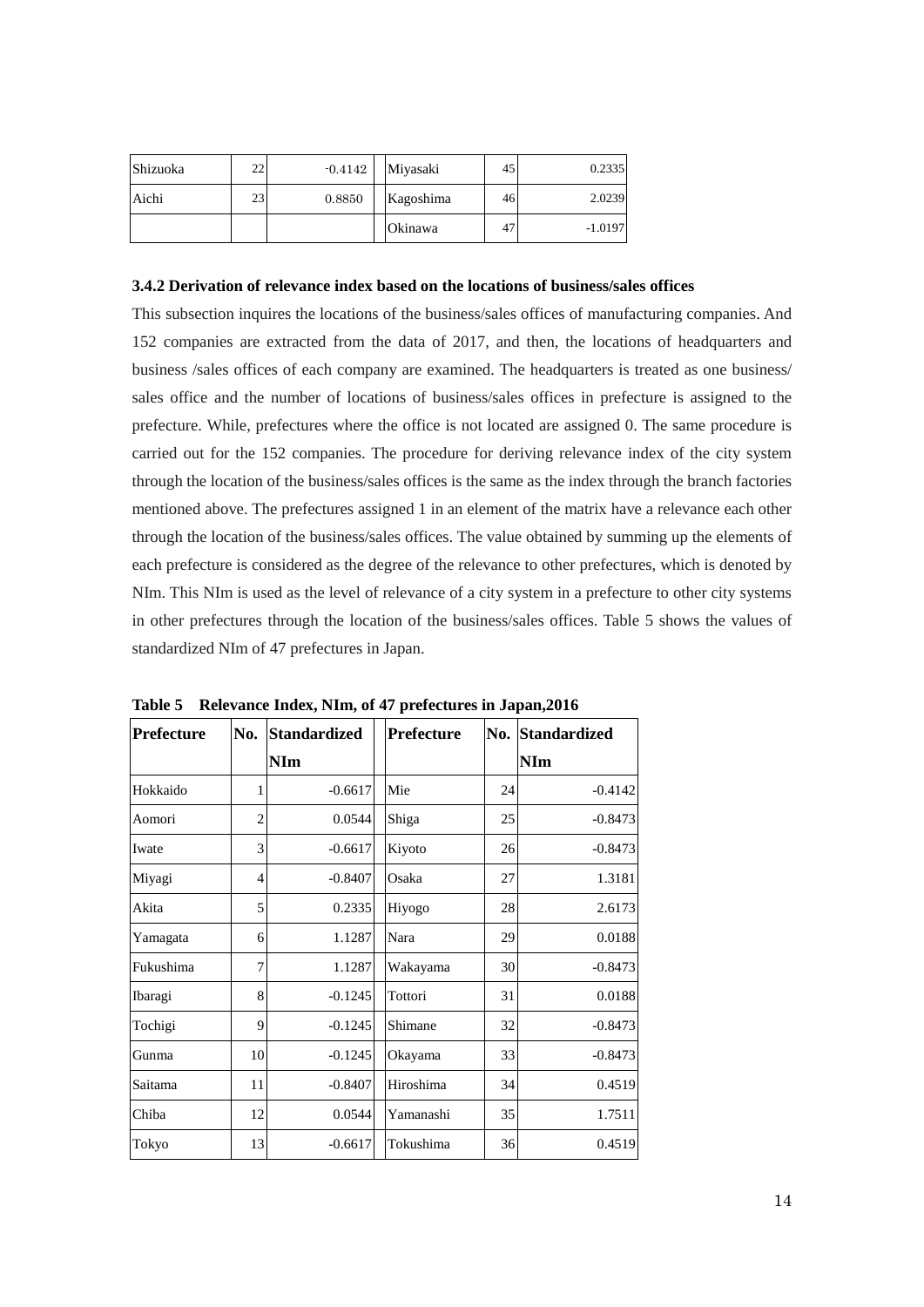| Kanagawa  | 14 | $-1.0197$ | Kagawa    | 37 | 0.4519    |
|-----------|----|-----------|-----------|----|-----------|
| Niigata   | 15 | $-0.3036$ | Ehime     | 38 | $-1.2804$ |
| Toyama    | 16 | 1.3077    | Kochi     | 39 | $-0.8473$ |
| Ishikawa  | 17 | $-1.0197$ | Fukuoka   | 40 | 0.0188    |
| Fukui     | 18 | 0.4125    | Saga      | 41 | $-0.4142$ |
| Yamanashi | 19 | $-0.8407$ | Nagasaki  | 42 | 1.3181    |
| Nagano    | 20 | $-0.1245$ | Kumamoto  | 43 | $-0.8473$ |
| Gifu      | 21 | 1.8449    | Oita      | 44 | $-0.4142$ |
| Shizuoka  | 22 | $-0.6617$ | Miyasaki  | 45 | $-0.4142$ |
| Aichi     | 23 | $-0.4826$ | Kagoshima | 46 | $-0.8473$ |
|           |    |           | Okinawa   | 47 | 0.0188    |

### **3.4.3 Characteristics of relevancies between city systems from economic geographical view**

Let's combine two kinds of the relevance indices which are derived the above two subsections for each of prefectures placed in each quadrant of A, B, C, D: By the examination of these combinations this subsection observes characteristics of relevancies between the city systems in these four quadrants from an economic geographical view.

(1)In Fig.5 NIp is measured on the horizontal axis and NIm is indicated by the vertical axis. The diamond marks of the figure show the combination of the two relevance indices of each prefecture in the quadrant A. From Fig.5 the followings are indicated. Of 14 prefectures 11 ones in the quadrant A have relatively high relevance with others through the branch factories in manufacturing industry. It is said that the city system of the prefectures which play central roles in social and economic activities in the country have intensive structure and they have high relevancies in NIf and NIp and low relevance in NIm: The networks of the prefectures through branch factories are rather wide, while the networks through business/sales offices tend to be narrow.

(2)Fig.6 shows the combination of the two relevance indices in each prefecture belonging to the quadrant B. The number of prefectures in the quadrant B is 12. The city systems of these prefectures have intensive structure. And almost all prefectures located in the vicinity of the prefectures with huge social and economic activities are placed in the South area of Fig.6. That is, 11prefectures of 12 ones in the quadrant B have relatively low relevance indicated though the business/sales offices. Only one, Chiba Prefecture (12), is slightly away from the South area. As can be easily expected, these prefectures are thought to have a great influence on proximity to regions with huge economic activity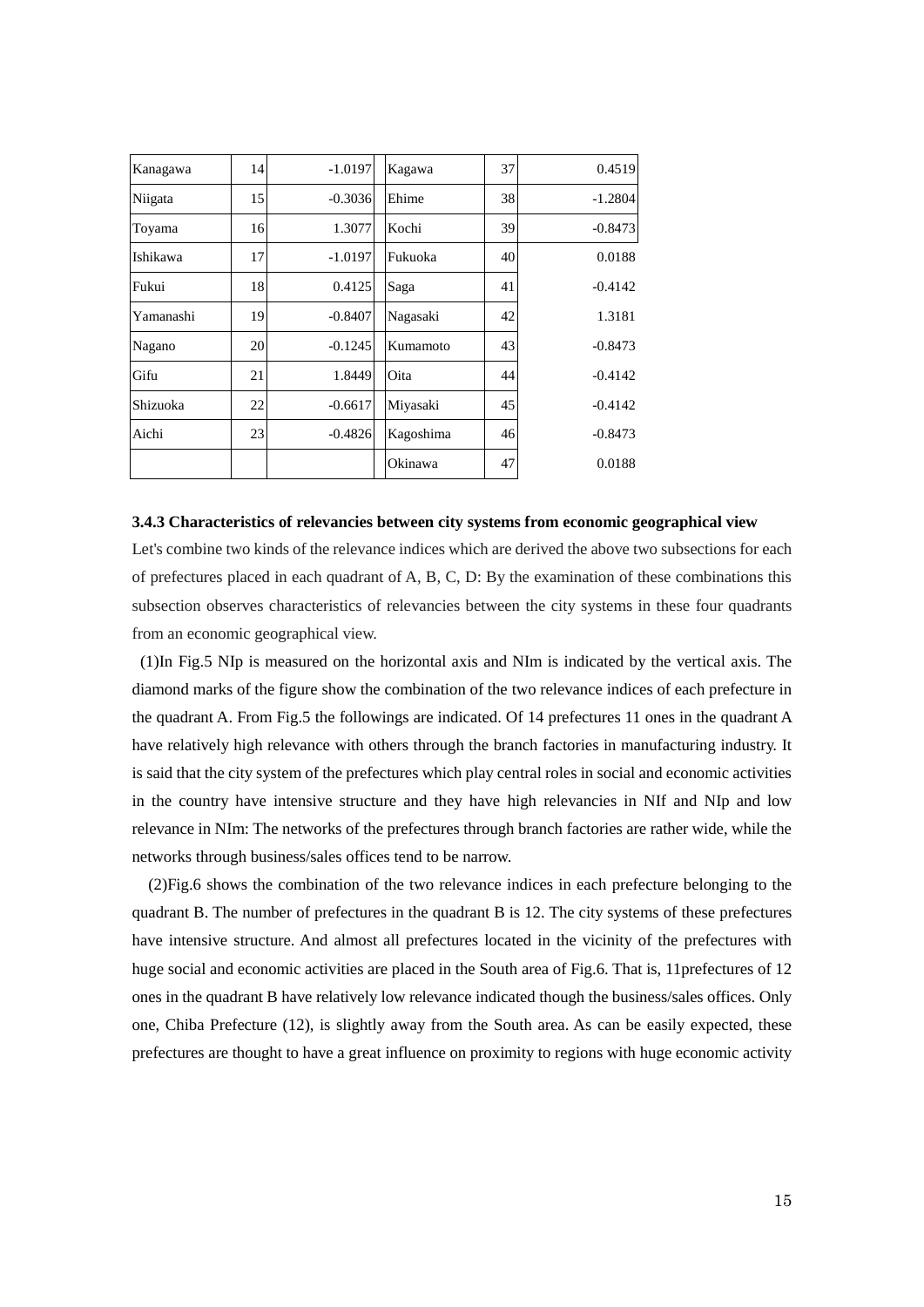

**Fig.5 Combination of two relevance indices in quadrant A**



**Fig.6 Combination of two relevance indices in quadrant B**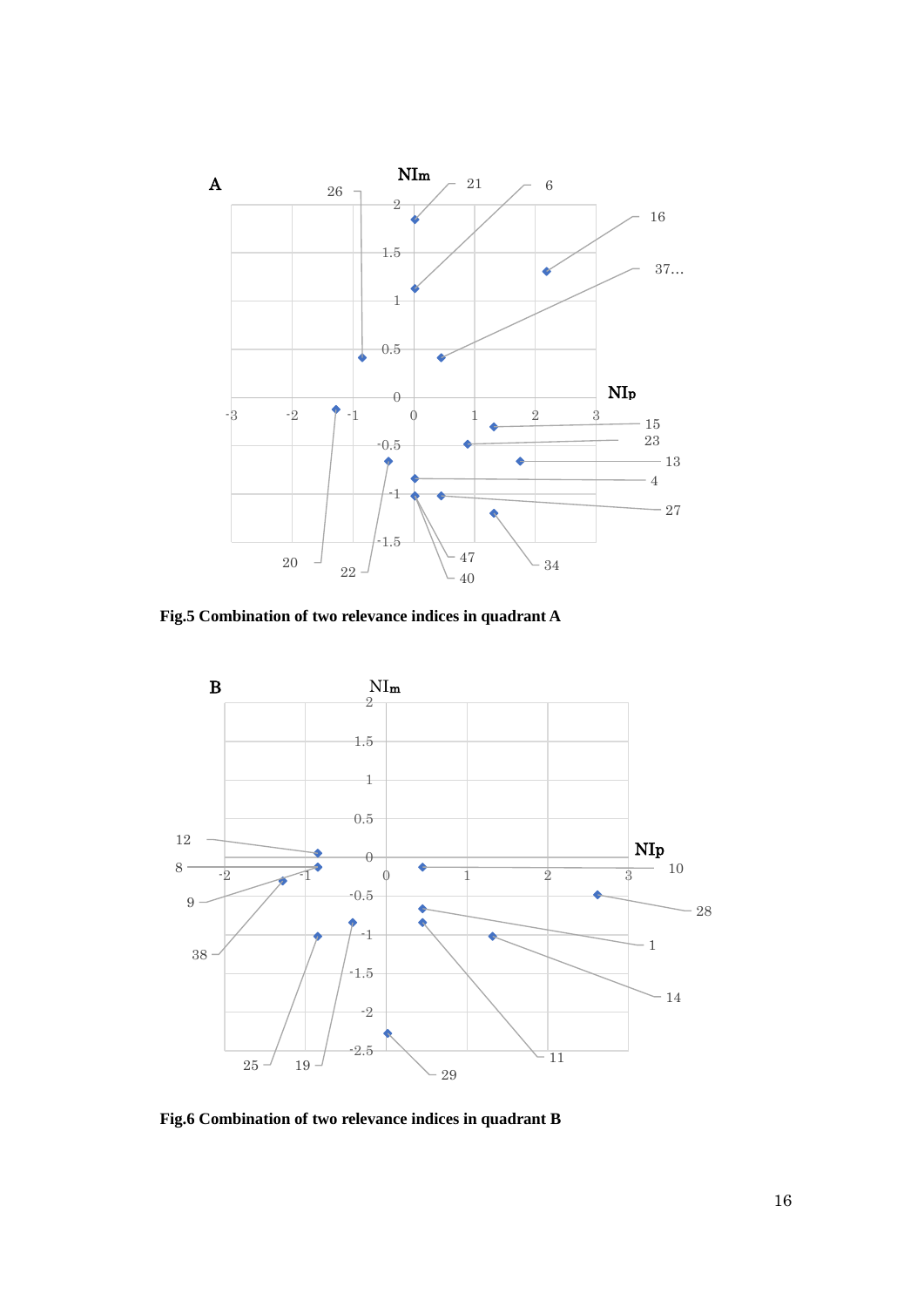(3)Fig.7 shows the combination of the two relevance indices NIp and NIm of each prefecture belonging to the quadrant C. The number of prefectures belonging to the quadrant C is 11. The city systems of these prefectures have level structure. And the prefectures in this quadrant are relatively far from the prefectures with large social and economic activities. And 82 percent of the prefectures in this quadrant belong to the North area of Fig.7. That is, their relevancy index based on NIm is high. Only two prefectures of Kochi (39) and Yamaguchi (35) enter into the South area of Fig.7. Many prefectures in this group are considered to substitute for the passenger flow amounts with the locations of the business/sales offices. Kochi (39) prefecture seem to have different economic geographical characters from others.



**Fig.7 Combination of two relevance indices in quadrant C**

(4)Fig.8 shows the combination of the two relevance indices of each prefecture in the quadrant D. The number of prefectures in the quadrant D is 9. The city systems of these prefectures have level structure. The prefectures that in this area are relatively far from the prefectures that play central roles in social and economic fields. And 67 percent of the prefectures in the quadrant D belongs to the West area of Fig.8 where relevance based on NIp is relatively low. Similarly , 67 percent of the prefectures in the quadrant D belongs to the North area of Fig.10 where relevance based on NIm is relatively high. While, there is no prefecture in the East-South area in Fig.8.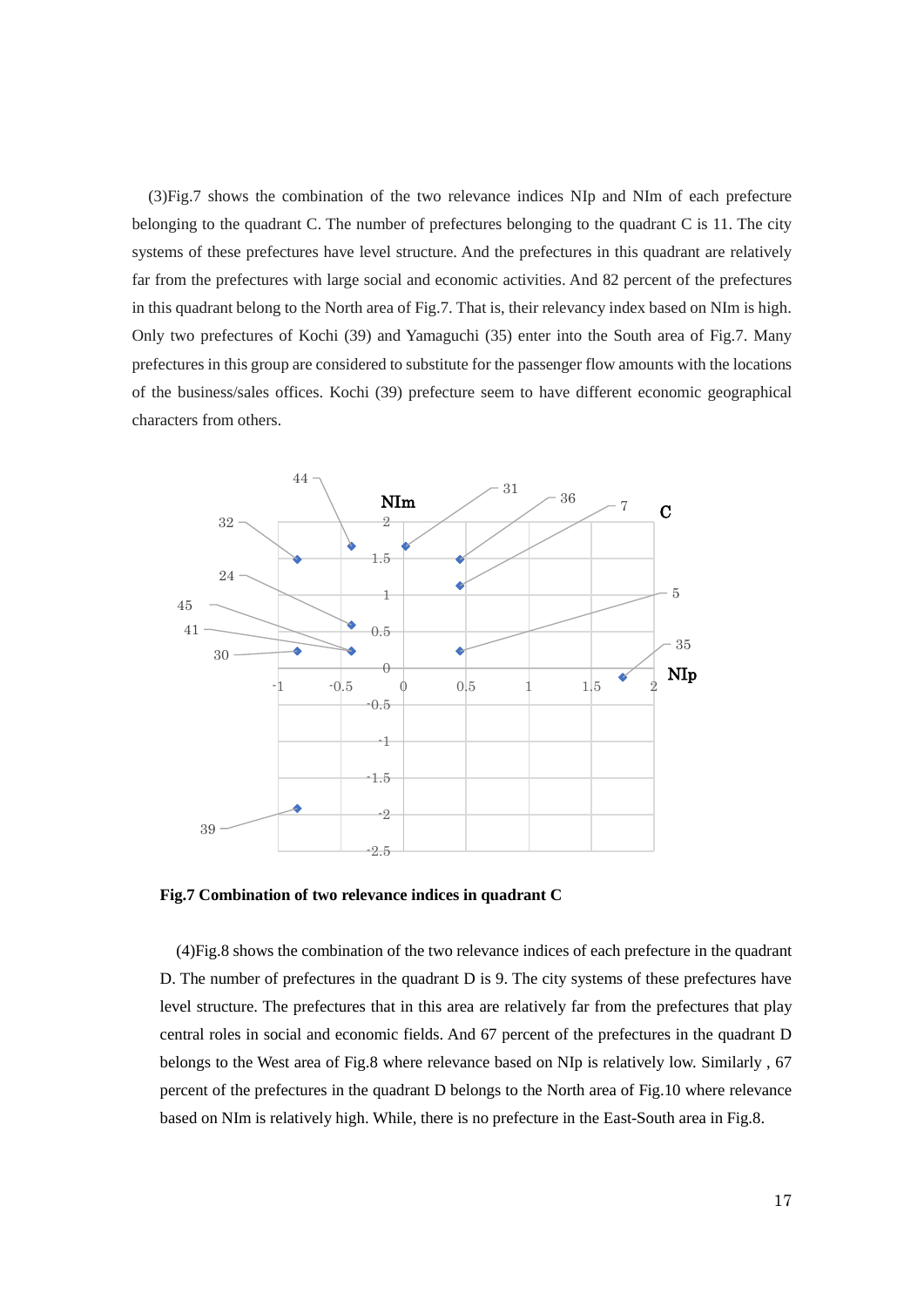

### **Fig.8 Combination of two relevance indices in quadrant D**

### **3.4.4 Economic geographical consideration on relevancies of prefectures**

Considering the results observed in the previous analyses from the view point of economic geography, the relevancies of the city systems of prefectures are summarized into the following four groups.

1)The structure of the city systems in the prefectures that play central roles in social and economic activities tends to be concentrative. And the city systems have high relevancies other city systems through the passenger flow amounts, NIf, and the locations of the branch factories of manufacturing companies, NIp. While they have low relevancy through the locations of the business/sales offices of manufacturing companies. Considering large passenger flow amounts due to huge economic activities, it is inferred that they have high NIf and low NIm.

Prefecture that has an intensive city system and the three relevancy indicators are high is only Toyama prefecture.

2) The prefectures located in the vicinity of the regions with large economic scale have large economic activity. Thus, their city system are concentrative structure. These prefectures have relatively high coopetition with the regions carrying out large social and economic activities. While, they have relatively low connectivity with regions in rural area. Thus, the relevancies of the city systems through the passenger flow amounts and the locations of the business/sales offices of manufacturing companies are low. On the other hand, the extent to which they have the relevancy through the branch factories may depend on their industrial composition.

There is almost no prefecture that has an intensive city system and the high relevancy indicator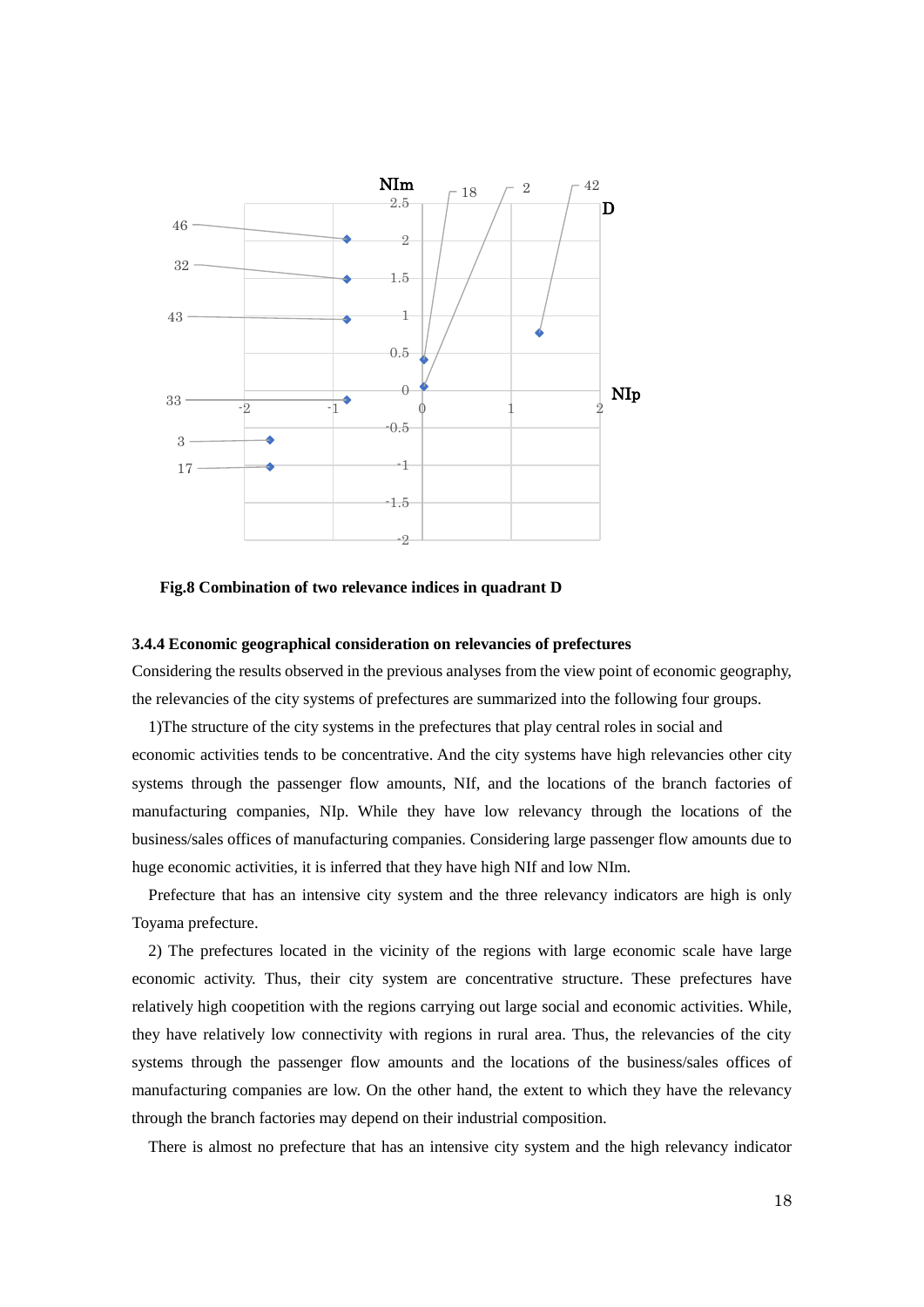based on business/sales offices.

3) The city systems of the prefectures that depart from the economically active regions tend to be leveled. Some of these prefectures tend to have low relevance in passenger flow amount. The cause of this tendency may be considered as follows: since they have the heavy chemical industry in their industrial composition, they do not need to large passenger flow amounts. And It is considered that these prefectures may substitute for the passenger flow amounts with the locations of the business/sales offices in manufacturing industry: The manufactured goods of industries in these prefectures may need to secure a wide range of sales destinations, thus the relevancy through NIm becomes high. The extent to which they have the relevancy through the branch factories may depend on their industrial composition. It is noteworthy that as shown by Kochi(39) prefecture, when a prefecture has a small economic scale and its location is departed from economically active region, the relevancies of the city system based on the passenger flow amounts is not so low, the relevancies through branch factories and business/sales offices of manufacturing companies are small. It seems to be rather isolated city system. In the prefecture entering this group, there are few prefectures that there are not many prefectures that have high relevancy through NIp and low relevancy through NIm.

4) Like the prefectures of 3) above, the city systems in the prefectures that are departed from the economically representative regions tend to be leveled. But others of these prefectures tend to have relatively high relevance in passenger flow amount. Furthermore, there is prefecture that has very high relevancy. The extent to which they have the relevancy through the branch factories may depend on their industrial composition.

There is almost no prefecture that has a leveled city system and the high relevancy indicator based on the branch factories of manufacturing industries.

Meanwhile, considering the relevancies of Ishikawa prefecture may give an insight in planning city system: the city system of Ishikawa prefecture that has low CSI, which means that the city system is level and its economic activity is not concentrated in the largest city. And this prefecture has high relevancy based on passenger flow amount, which may mean that the prefecture is opened to other regional economies. And it has low relevancies through NIp and NIm, this may indicate that this prefecture has established an industrial and economic foundation locally in its own region. This prefecture would provide a good model which some prefectures in rural area should refer for vitalizing regional economy: In order to autonomously revitalize local economic activities, it is necessary to develop a local production organization. On the other hand, to maintain the organization, it is necessary to capture large external demand, for which cooperation with the outside is indispensable. In addition, in order to further maintain social soundness, a level urban system is desirable. Ishikawa Prefecture seems to have the possibility of meeting these requirements.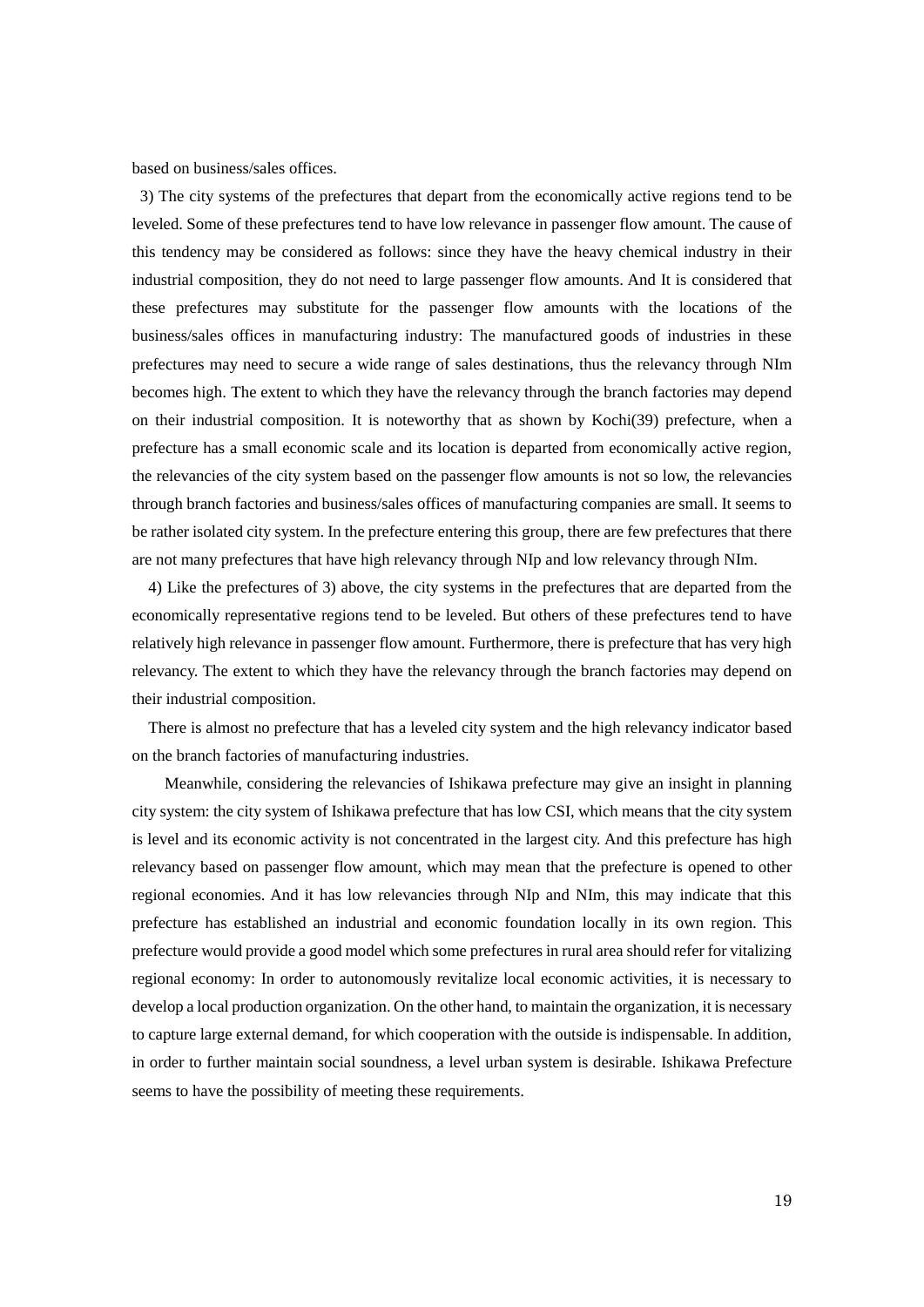### **4 Conclusions**

Cities are places where people's consumption activities and production activities are specifically realized. The economic activities in a city are not carried out isolatedly, but in cooperation with many other cities. For this reason, many of the economic roles and characteristics of individual cities are set in the framework of a city system. This city system is usually formed in an administrative area having a certain geographical range. Therefore, the regional economy and the city system are interdependent each other, and the scale and characteristics of economic activities in a region are represented in the structure of the city system. Furthermore, as economic activity in general expands wider, the movement of goods expands on a global scale. In response to this globalization, an economic cooperation is deepened among the city systems in many countries.

This paper examines the relevancies between the city systems by using three kinds of connection indices: These indices are obtained by analyzing the passenger flow amounts(NIf), the locations of the branch factories(NIp), and the locations and business/sales offices(NIm) of the companies in manufacturing industry in 47 prefectures. The analysis of this paper shows the following things. Prefectures that play a central social and economic function in the country and regions have high relevancies with other areas in the indicators of NIf and NIp. Prefectures adjacent to areas playing a central role have low relevancies through NIf and NIm. Many prefectures located far from areas playing a central role have low relevancy through NIf. And the prefectures away from area with large economic activities that have high relevancy through NIm. And among these prefectures, there are few prefectures have low relevancy through NIm and high relevancy through NIp. It is shown in this consideration that even in prefectures located far away from areas with large economic activities, there is prefecture that shows the possibility of maintaining autonomous economic activities by establishing production organization in its area and through many human interactions with other areas .

Since the economic activities in each prefecture are revealed on the city system, the relevancies among the city systems are examined by using prefectural materials in this analysis and the data of the companies in manufacturing industry. As shown in this paper, the relevancy between the city systems changes greatly depending on the index. In order to clarify cooperation of the city system in more detail. It is needed to conduct more refined analysis from more materials. The results derived in this analysis are expected to be a kind of a clue for the future researches.

### **References**

- Beckmann, M.J., and McPherson, J.C. (1970) "City size distribution in a central place Hierarchy: An alternative approach," *Journal of Regional Science*, 10, 1. pp.25-33.
- Capello, R. (2004) "Beyond optimal city size: Theory and evidence reconsidered, "Capello, R and R. Nijkamp *ed*, *Urban Dynamics and Growth,* Amsterdam, Elsevier.

Christaller, W. (1933) *Die Zentralen Orte in Süddeutschland,* G.Fisher, Jena.